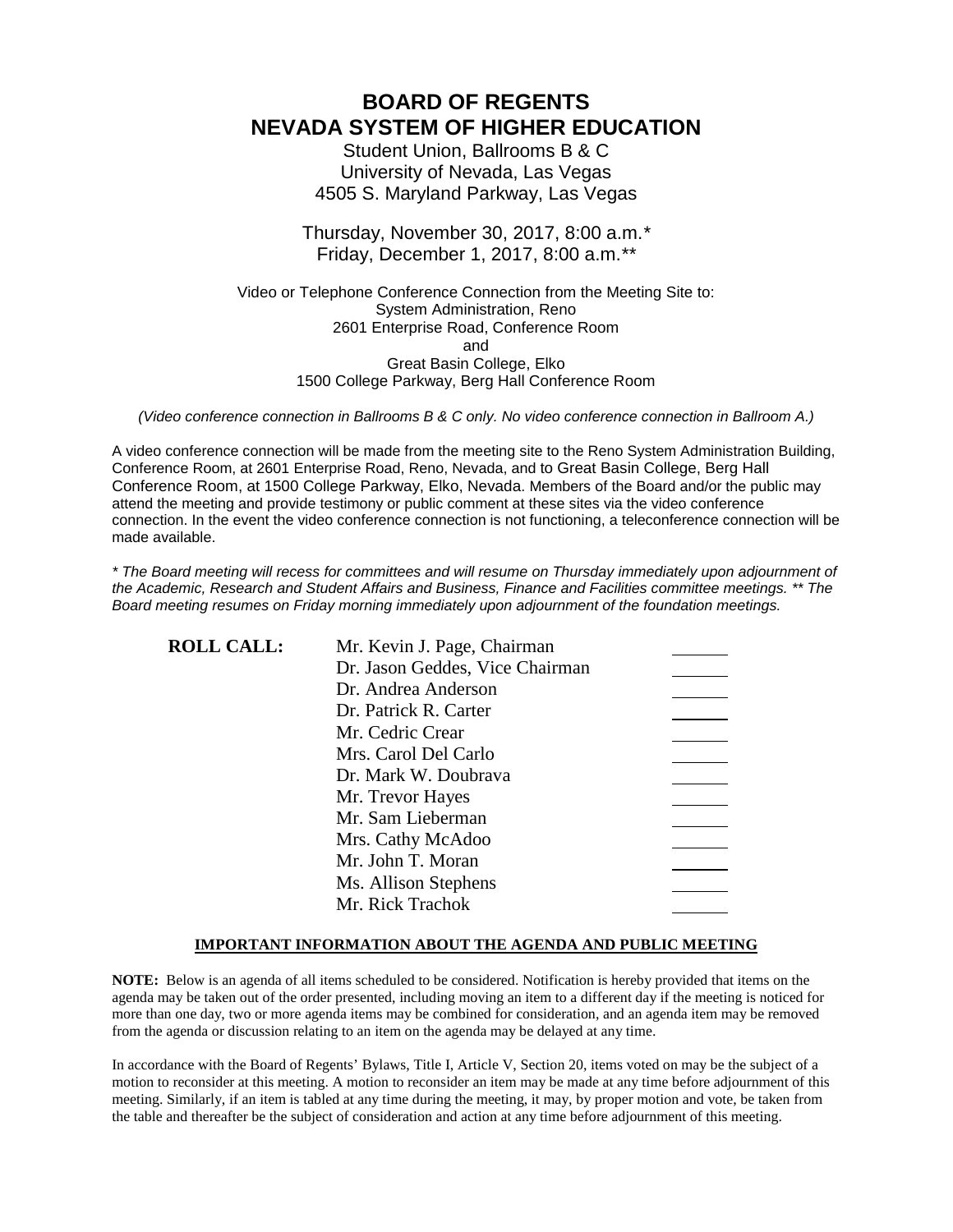The Board of Regents, at its regularly scheduled meetings, meets concurrently with its committees (Academic, Research and Student Affairs; Business, Finance and Facilities; Audit and Compliance; Investment; Cultural Diversity and Title IX Compliance; and Health Sciences System). The Board's committee meetings take place in accordance with the agendas published for those committees. Regents who are not members of the committees may attend the committee meetings and participate in the discussion of committee agenda items. However, action items will only be voted on by the members of each committee, unless a Regent is temporarily made a member of that committee under Board of Regents' Bylaws, Title 1, Article VI, Section 6. The full Board of Regents will consider committee action items in accordance with the Board of Regents' agenda published for the current or for a subsequent meeting.

In accordance with the Board of Regents' Bylaws, Title I, Article V, Section 13, a quorum may be gained by telephone hookup.

Some agenda items are noted as having accompanying reference material. Reference material may be accessed on the electronic version of the agenda by clicking the reference link associated with a particular item. The agenda and associated reference material may also be accessed on the Internet by visiting the Board of Regents' website at:

#### <http://system.nevada.edu/Nshe/index.cfm/administration/board-of-regents/meeting-agendas/>

Many public libraries have publicly accessible computer terminals. Copies of the reference material and any additional support materials that are submitted to the Board of Regents' Office and then distributed to the members of the Board of Regents after the mailing of this agenda but before the meeting, will be made available as follows: 1. Copies of any such materials are available at the Board of Regents' Office at 2601 Enterprise Road, Reno, Nevada and the Board of Regents' Office at 4300 South Maryland Parkway, Las Vegas, Nevada. A copy may be requested by calling Keri Nikolajewski at (702) 889-8426; 2. Copies of any such materials will also be available at the meeting site.

Reasonable efforts will be made to assist and accommodate physically disabled persons attending the meeting. Please call the Board Office at (775) 784-4958 in advance so that arrangements may be made.

#### **CALL TO ORDER – ROLL CALL**

### **PLEDGE OF ALLEGIANCE**

#### **1. INTRODUCTIONS AND CAMPUS UPDATES INFORMATION ONLY**

Chairman Kevin J. Page will invite meeting participants to make introductions and will ask the presidents to provide campus-related updates on events that have occurred since the Board of Regents' last regular meeting.

*ESTIMATED TIME: 35 mins.*

#### **2. INSTITUTIONAL STUDENT AND FACULTY INFORMATION ONLY PRESENTATIONS**

Chairman Kevin J. Page requests that the President of the host institution introduce one student and one faculty member to discuss a topic of the host President's choosing to highlight current programs or activities of the institution.

*ESTIMATED TIME: 25 mins.*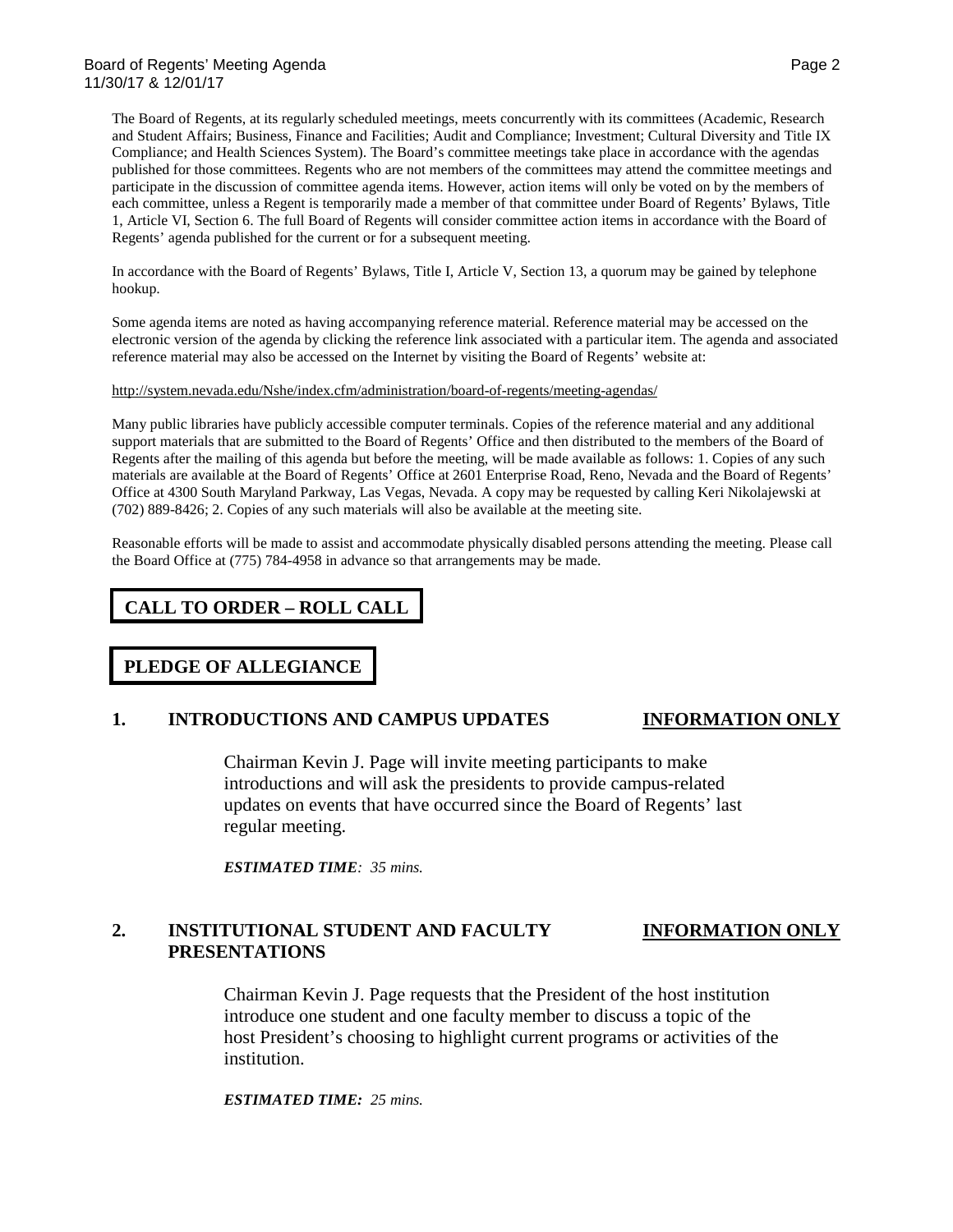### **COMMITTEE MEETINGS**

#### **Thursday, November 30, 2017:**

Academic, Research and Student Affairs Committee, 9:00 a.m*. (Ballroom A)* Business, Finance and Facilities Committee, 9:00 a.m. *(Ballrooms B & C)*

Audit and Compliance Committee, 3:30 p.m. *(Ballrooms B & C)* Investment Committee, 3:30 p.m. *(Ballroom A)*

### **Friday, December 1, 2017:**

Cultural Diversity and Title IX Compliance Committee, 8:00 a.m. *(Ballrooms B & C)* Health Sciences System Committee, 8:00 a.m. *(Ballroom A)*

### **3. PUBLIC COMMENT INFORMATION ONLY**

Public comment will be taken during this agenda item. No action may be taken on a matter raised under this item until the matter is included on an agenda as an item on which action may be taken. Comments will be limited to two minutes per person. Persons making comment will be asked to begin by stating their name for the record and to spell their last name. The Board Chair may elect to allow additional public comment on a specific agenda item when that agenda item is being considered.

In accordance with Attorney General Opinion No. 00-047, as restated in the Attorney General's Open Meeting Law Manual, the Board Chair may prohibit comment if the content of that comment is a topic that is not relevant to, or within the authority of, the Board of Regents, or if the content is willfully disruptive of the meeting by being irrelevant, repetitious, slanderous, offensive, inflammatory, irrational or amounting to personal attacks or interfering with the rights of other speakers.

*ESTIMATED TIME: 30 mins.*

## **4. REGENTS' WELCOME, INTRODUCTIONS INFORMATION ONLY AND REPORTS**

Members of the Board will be provided an opportunity to make introductions, welcome guests, offer acknowledgements and report on activities beyond regular responsibilities such as attendance at conferences, serving as a liaison to public entities and participation in legislative, civic and community events. Each Regent's remarks should be limited to three minutes.

*ESTIMATED TIME: 15 mins.*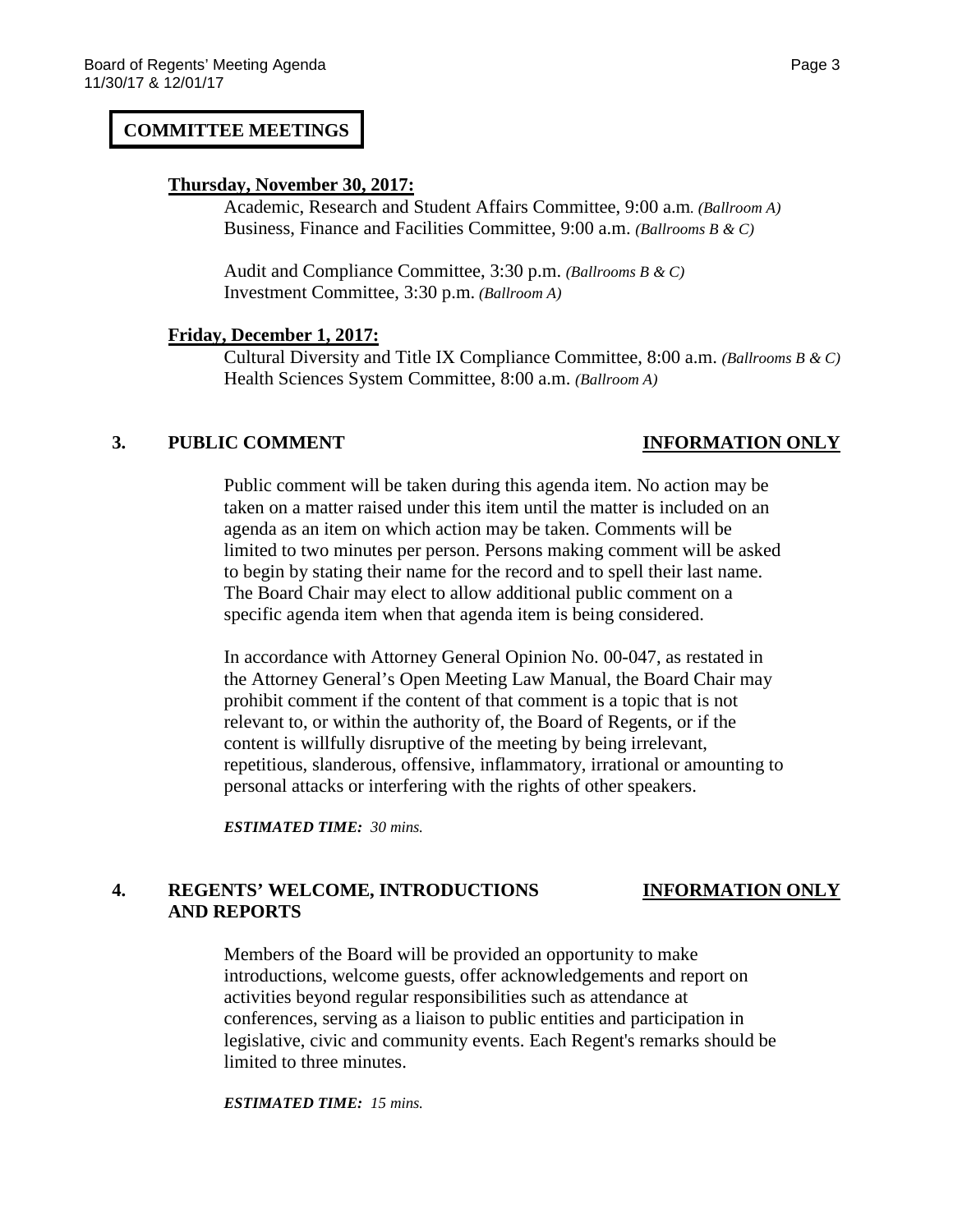### **5. CHAIR OF THE NEVADA STUDENT INFORMATION ONLY ALLIANCE REPORT**

The Chair of the Nevada Student Alliance will report to the Board concerning NSHE related issues or events of importance to the student body presidents.

*ESTIMATED TIME: 5 mins.*

### **6. CHAIR OF THE FACULTY SENATE INFORMATION ONLY CHAIRS REPORT**

The Chair of the Faculty Senate Chairs will report to the Board concerning NSHE related issues or events of importance to the Faculty Senate.

*ESTIMATED TIME: 5 mins.*

### **7. CHANCELLOR'S REPORT INFORMATION ONLY**

Chancellor Thom Reilly will report to the Board concerning ongoing planning activities and major projects within the NSHE.

*ESTIMATED TIME: 5 mins.*

### **8. BOARD CHAIRMAN'S REPORT INFORMATION ONLY**

Chairman Kevin J. Page will discuss current NSHE events and his current activities as Board Chairman.

*ESTIMATED TIME: 5 mins.*

# **9. CONSENT ITEMS FOR POSSIBLE ACTION**

Consent items will be considered together and acted on in one motion unless an item is removed to be considered separately by the Board.

### **9a. MINUTES FOR POSSIBLE ACTION**

Request is made for approval of the minutes from the September 7- 8, 2017, Board of Regents' meeting. *[\(Ref. BOR-9a\)](https://nshe.nevada.edu/wp-content/uploads/file/BoardOfRegents/Agendas/2017/nov-mtgs/bor-ref/BOR-9a.pdf)*

## **9b. WILLIAM N. PENNINGTON FOR POSSIBLE ACTION FOUNDATION PLEDGE, GBC**

GBC President Joyce M. Helens requests approval, consistent with Board policy *(Title 4, Chapter 10, Section 9)*, of a \$5,000,000 pledged gift from the William N. Pennington Foundation to be used for the construction of a new Health Sciences and Human Services building to be located at GBC's Winnemucca Center. *[\(Ref. BOR-9b\)](https://nshe.nevada.edu/wp-content/uploads/file/BoardOfRegents/Agendas/2017/nov-mtgs/bor-ref/BOR-9b.pdf)*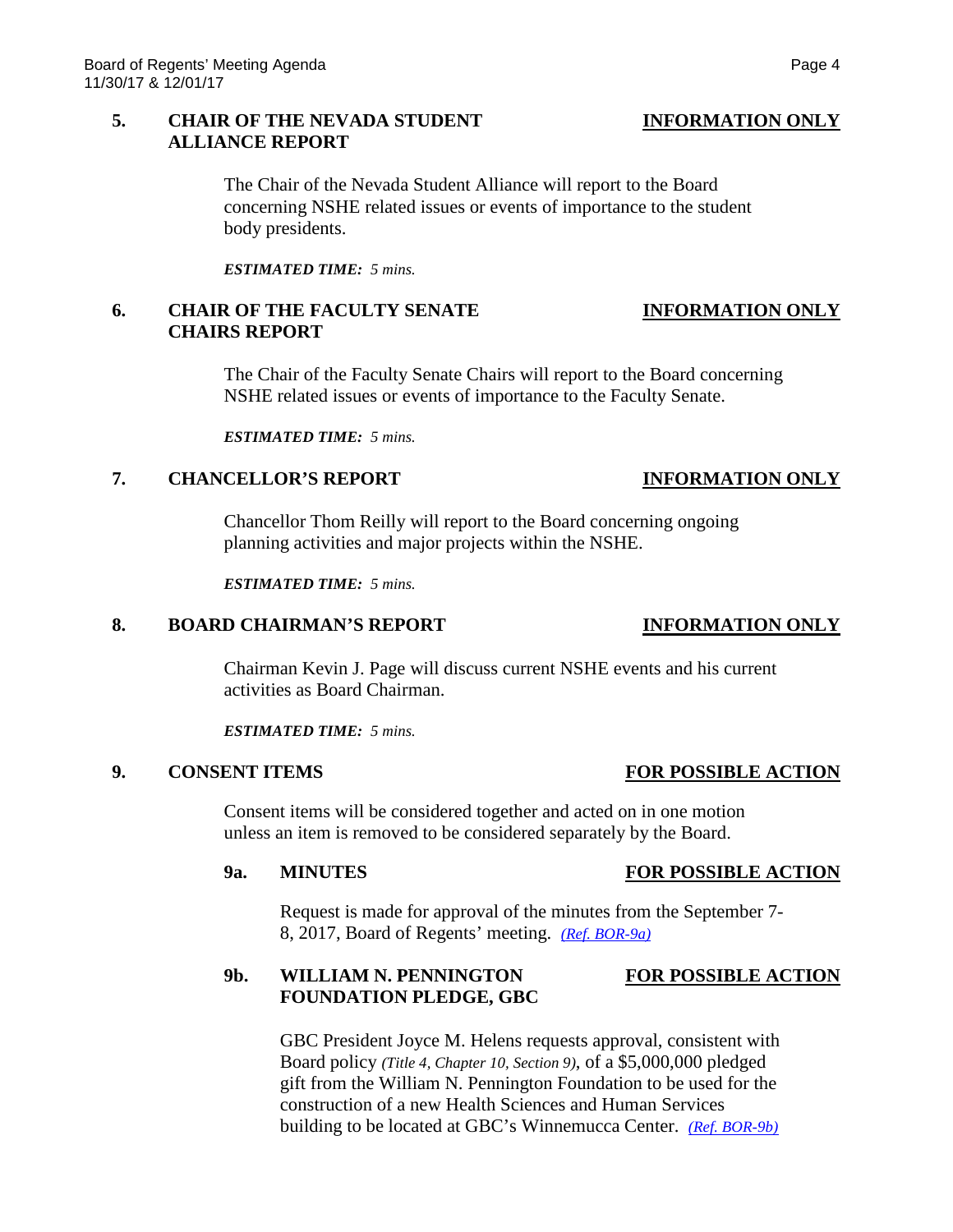#### **9. CONSENT ITEMS** *(continued)* **FOR POSSIBLE ACTION**

### **9c. WILLIAM N. PENNINGTON FOR POSSIBLE ACTION RENOVATION GRANT, TMCC**

TMCC President Karin M. Hilgersom requests approval, consistent with Board policy *(Title 4, Chapter 10, Section 9)*, to accept a \$1,640,122 donation from the William N. Pennington Foundation to renovate TMCC's Dandini Campus Red Mountain Building 4<sup>th</sup> floor dental area, create an Anatomy and Physiology Lab on the 3rd floor and move the Certified Nursing Assistant program to the Meadowood Center. *[\(Ref. BOR-9c\)](https://nshe.nevada.edu/wp-content/uploads/file/BoardOfRegents/Agendas/2017/nov-mtgs/bor-ref/BOR-9c.pdf)*

## **9d. APPOINTMENT, NEVADA FOR POSSIBLE ACTION STATE BOARD OF EDUCATION**

Pursuant to *Nevada Revised Statutes* 385.021, the Board is asked to nominate Regent Cathy McAdoo for consideration and selection by the Governor for appointment to the Nevada State Board of Education as a non-voting member representing the Nevada System of Higher Education for a term of one year, commencing on January 2, 2018. *[\(Ref. BOR-9d\)](https://nshe.nevada.edu/wp-content/uploads/file/BoardOfRegents/Agendas/2017/nov-mtgs/bor-ref/BOR-9d.pdf)*

### **9e. APPOINTMENTS, NEVADA'S K-12 FOR POSSIBLE ACTION REGIONAL TRAINING PROGRAM BOARDS**

Vice Chancellor for Academic and Student Affairs Crystal Abba requests approval of the following two-year appointments to the three governing bodies of Nevada's K-12 regional training programs, pursuant to *Nevada Revised Statutes* 391A.150:

- Dr. Kenneth Coll, Northwest Nevada Regional Professional Development Program (RPDP) Board *[\(Ref. BOR-9e1\)](https://nshe.nevada.edu/wp-content/uploads/file/BoardOfRegents/Agendas/2017/nov-mtgs/bor-ref/BOR-9e1.pdf)*
- Dr. Kim Metcalf, Southern Nevada RPDP Board *[\(Ref. BOR-9e2\)](https://nshe.nevada.edu/wp-content/uploads/file/BoardOfRegents/Agendas/2017/nov-mtgs/bor-ref/BOR-9e2.pdf)*
- Thomas Reagan, Northeastern Nevada RPDP Board *[\(Ref. BOR-9e3\)](https://nshe.nevada.edu/wp-content/uploads/file/BoardOfRegents/Agendas/2017/nov-mtgs/bor-ref/BOR-9e3.pdf)*

### 9f. TECHNOLOGY FEE AND FOR POSSIBLE ACTION **INTEGRATE FEE, NSHE**

Chief Financial Officer Chet Burton requests acceptance of the annual report of the regular and the iNtegrate per credit hour technology fees collected, the use of funds collected and unspent balances remaining at NSHE institutions. *[\(Ref. BOR-9f\)](https://nshe.nevada.edu/wp-content/uploads/file/BoardOfRegents/Agendas/2017/nov-mtgs/bor-ref/BOR-9f.pdf)*

*ESTIMATED TIME: 5 mins.*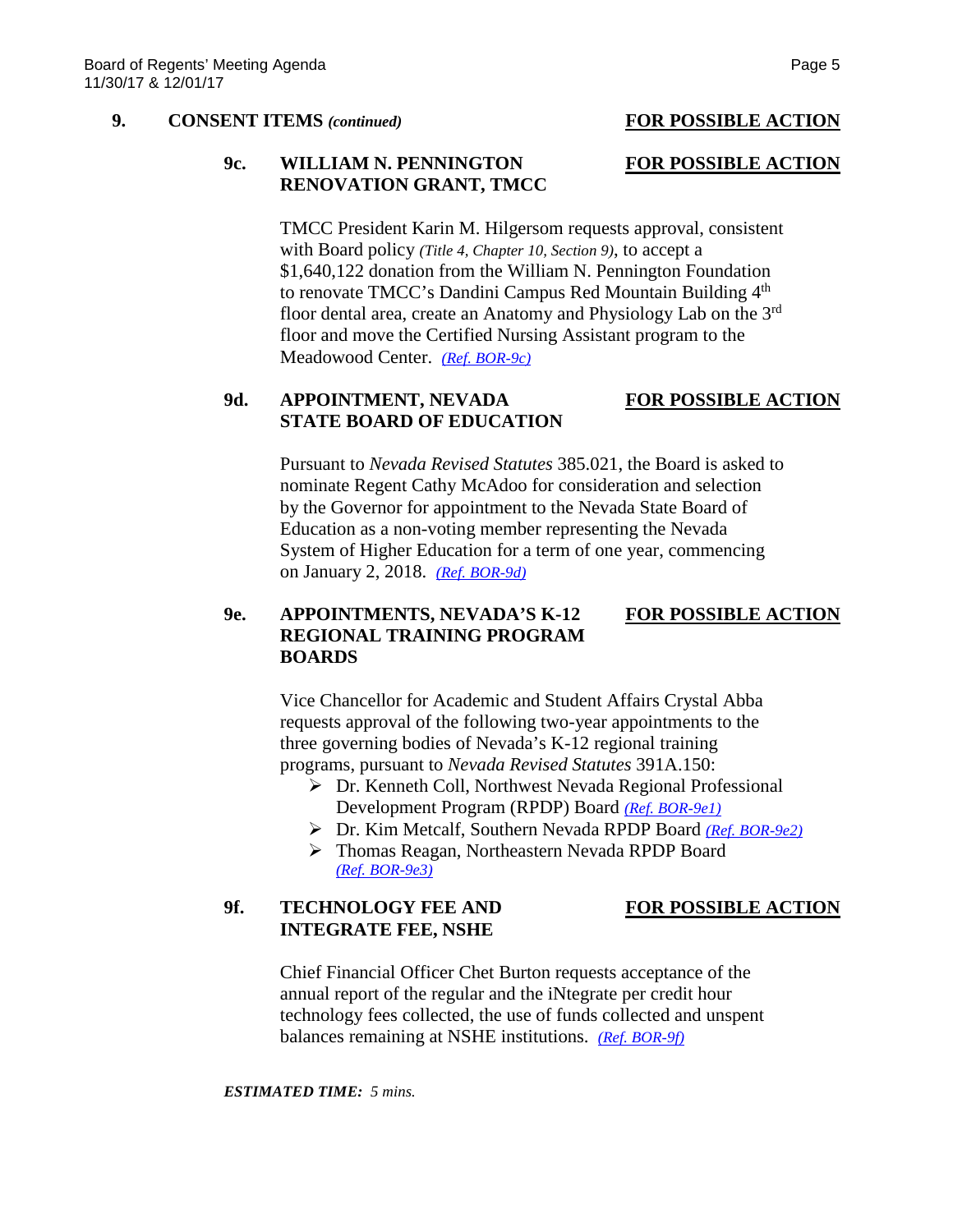#### **COMMUNITY COLLEGE ITEMS**

#### **10. COMMUNITY COLLEGE COMMITTEE FOR POSSIBLE ACTION**

Chair Andrea Anderson will present for Board approval a report on the Community College Committee meeting held on November 27, 2017, and Board action may be requested on the following:

 $\triangleright$  Minutes: The Committee considered for approval the minutes from the August 31, 2017, meeting. *[\(Ref. CC-2\)](https://nshe.nevada.edu/wp-content/uploads/file/BoardOfRegents/Agendas/2017/nov-mtgs/cc-ref/CC-2.pdf)*

*ESTIMATED TIME: 10 mins.*

#### **11. INSTITUTIONAL ADVISORY COUNCIL, CSN INFORMATION ONLY**

Each community college's Institutional Advisory Council meets at least quarterly to review and advise the community college on questions regarding the operations and offerings of the college. The purpose of the Institutional Advisory Councils is to ensure the linkage of each community college to the community it serves and to anticipate future regional educational trends. CSN Institutional Advisory Council Chair Nancy Brune and CSN President Michael D. Richards will provide a report on the activities of the CSN Institutional Advisory Council.

*ESTIMATED TIME: 15 mins.*

#### 12. **COMMON STUDENT EXPERIENCE AND INFORMATION ONLY MULTI-CAMPUS TRANSITION, CSN**

CSN President Michael D. Richards will present an update on CSN's Common Student Experience and transition to the multi-campus model. The Board may provide general feedback and guidance related to the information presented and the multi-campus model transition. *[\(Ref. BOR-12\)](https://nshe.nevada.edu/wp-content/uploads/file/BoardOfRegents/Agendas/2017/nov-mtgs/bor-ref/BOR-12.pdf)*

*ESTIMATED TIME: 20 mins.*

### **13. ACTING PRESIDENT AND PRESIDENTIAL FOR POSSIBLE ACTION TRANSITION, CSN**

Pursuant to NSHE Code *(Title 2, Chapter 1, Section 1.5.4)* the Board will consider the appointment of an acting president and whether a national search shall be conducted or if an interim president shall be appointed to a specified term of one to three years. The Board may, by an affirmative vote of not less than two-thirds of the members of the Board, authorize a deviation from this process. The terms and conditions of any appointment may be considered at the meeting.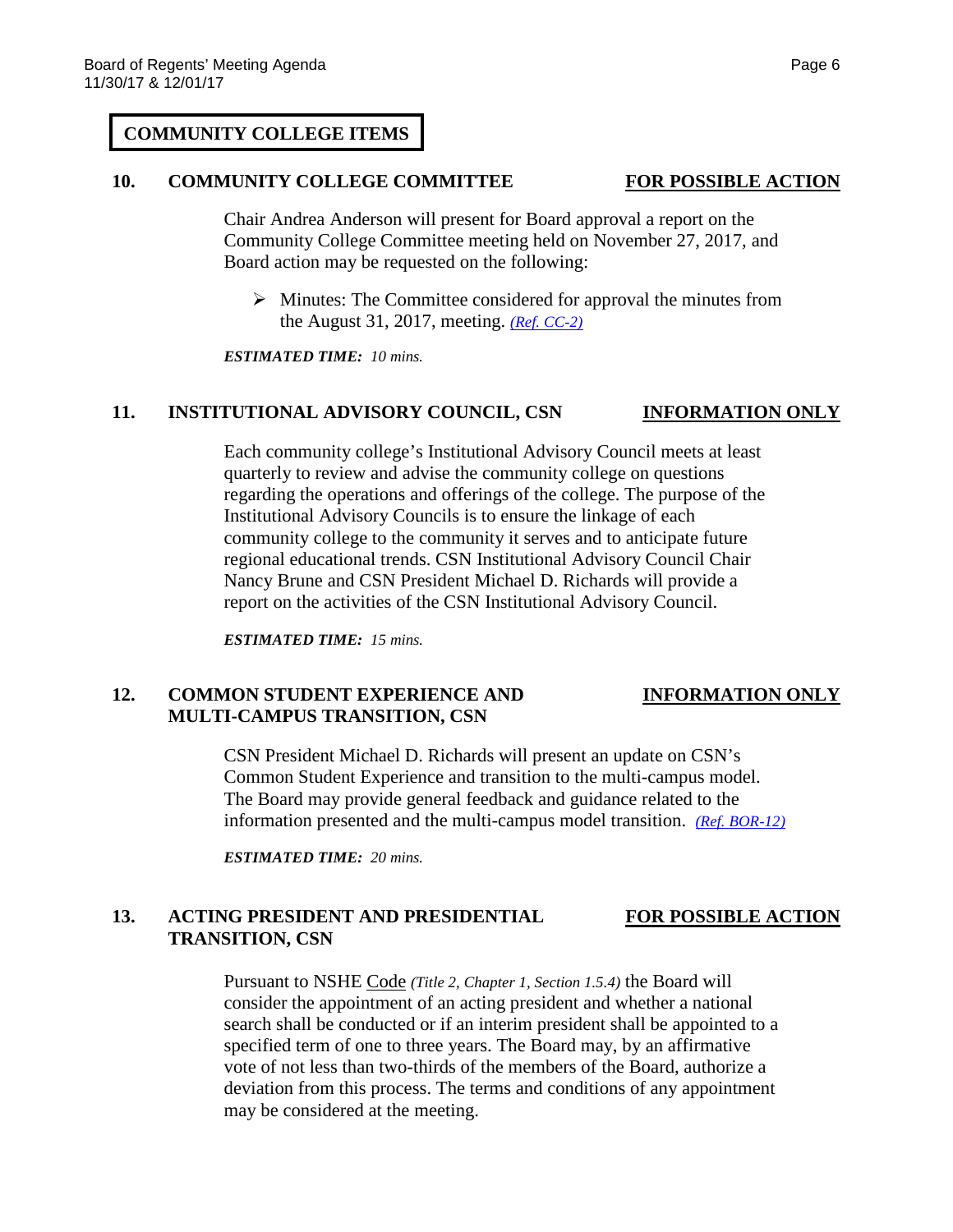## **13. ACTING PRESIDENT AND PRESIDENTIAL FOR POSSIBLE ACTION TRANSITION, CSN** *(continued)*

Board policy provides that the Chancellor, in consultation with the Chairman of the Board, shall make a recommendation to the Board of Regents for an acting president of the College of Southern Nevada (CSN) for the Board's approval. Chancellor Thom Reilly, after consultation with Chairman Kevin J. Page, will recommend approval of Dr. Margo Martin as the acting president of CSN. Chancellor Reilly will also request approval of the contract and terms for the acting president of CSN. *[\(Refs. BOR-13a,](https://nshe.nevada.edu/wp-content/uploads/file/BoardOfRegents/Agendas/2017/nov-mtgs/bor-ref/BOR-13a.pdf) [BOR-13b,](https://nshe.nevada.edu/wp-content/uploads/file/BoardOfRegents/Agendas/2017/nov-mtgs/bor-ref/BOR-13b.pdf) [BOR-13c](https://nshe.nevada.edu/wp-content/uploads/file/BoardOfRegents/Agendas/2017/nov-mtgs/bor-ref/BOR-13c.pdf) and [BOR-13d\)](https://nshe.nevada.edu/wp-content/uploads/file/BoardOfRegents/Agendas/2017/nov-mtgs/bor-ref/BOR-13d.pdf)*

*ESTIMATED TIME: 10 mins.*

# **14. 2019-21 BIENNIAL OPERATING BUDGET/ INFORMATION ONLY 2019 CAPITAL IMPROVEMENT PROJECTS**

Chancellor Thom Reilly, System staff and the presidents will discuss the process of developing the fiscal years 2019-2021 Operating Budget request, including the 2019 Capital Improvement Program (CIP). Discussions will center around the timeline for the Board's future consideration and development of the budget and possible enhancements, as well as the plan for approval of the final budget submission. The Board may also discuss options for ranking CIP projects and the ultimate number of capital projects to be submitted to the State Public Works Board. The Board may provide direction to the Chancellor concerning the development of budget priorities and themes.

*ESTIMATED TIME: 20 mins.*

### **15. WORKDAY POST GO-LIVE UPDATE INFORMATION ONLY**

The Workday Executive Steering Committee (ESC) and System staff will provide an update relating to the NSHE going live with Workday as of October 1, 2017. Information provided will include any issues or problems being experienced by NSHE campuses or users and actions taken to address the issues, as well as overall impressions of the product. The Workday ESC will also provide an update on the Workday implementation budget and anticipated future expenditures. An overview will be provided as to the next steps in the implementation process. *[\(Ref. BOR-15\)](https://nshe.nevada.edu/wp-content/uploads/file/BoardOfRegents/Agendas/2017/nov-mtgs/bor-ref/BOR-15.pdf)*

*ESTIMATED TIME: 15 mins.*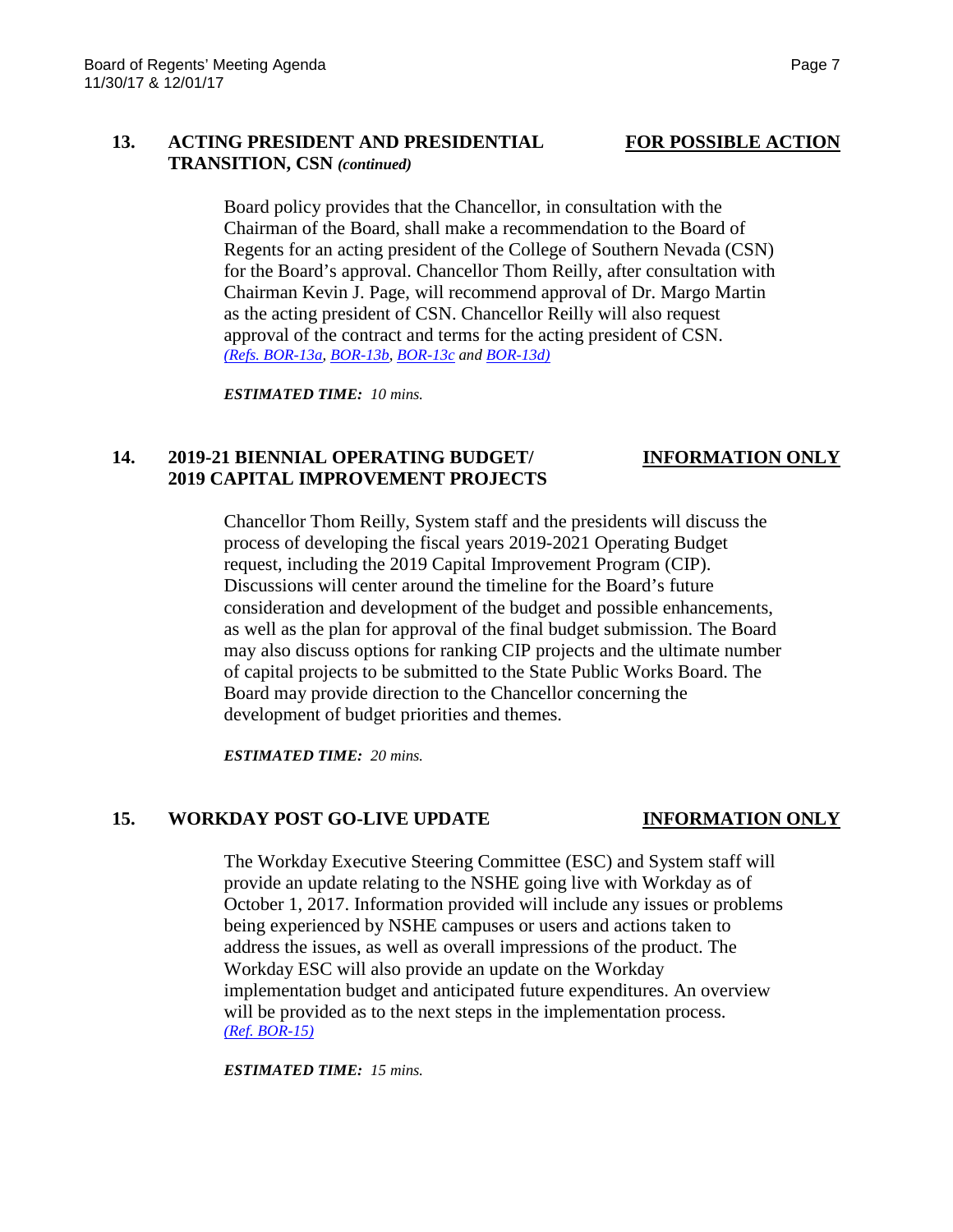### **16.** *PROCEDURES AND GUIDELINES MANUAL* **FOR POSSIBLE ACTION REVISIONS, DIFFERENTIAL PROGRAM FEES, UNR, CSN AND WNC**

UNR President Marc A. Johnson, CSN President Michael D. Richards and WNC Acting President Mark Ghan request approval of the proposed differential fees for their respective institution's programs *(Procedures and Guidelines Manual Chapter 7, Section 11)*. *[\(Ref. BOR-16\)](https://nshe.nevada.edu/wp-content/uploads/file/BoardOfRegents/Agendas/2017/nov-mtgs/bor-ref/BOR-16.pdf)*

*FISCAL IMPACT: Differential fees represent extraordinary costs associated with specific programs. Differential fee supported budgets that meet the reporting threshold of \$25,000 will be reported in the Self-Supporting Budget report.*

*ESTIMATED TIME: 10 mins.*

### **17.** *PROCEDURES AND GUIDELINES MANUAL* **FOR POSSIBLE ACTION REVISIONS, STUDENT FEES**

Chief Financial Officer Chet Burton requests approval of the proposed *Procedures and Guidelines Manual* revisions addressing special fee and student fee changes for NSHE institutions. These fees include changes to special course fees, residence hall rates at UNR and GBC and food services rate increases at UNLV and UNR. *[\(Ref. BOR-17\)](https://nshe.nevada.edu/wp-content/uploads/file/BoardOfRegents/Agendas/2017/nov-mtgs/bor-ref/BOR-17.pdf)*

*FISCAL IMPACT: Special fees represent extraordinary costs associated with specific programs, services or summer registration. Special fee supported budgets that meet the reporting threshold of \$25,000 will be reported in the Self-Supporting Budget report.*

*ESTIMATED TIME: 10 mins.*

### **18.** *HANDBOOK* **REVISION, SALARY APPROVAL FOR POSSIBLE ACTION AND REPORTING PROCESS**

Chancellor Thom Reilly requests approval of revisions to Board policy governing the salary approval and reporting process within System Administration to provide consistency with policies currently applicable to institutions *(Title 4, Chapter 3, Sections 26-29)*. The revisions include new reporting requirements for both System Administration and the institutions to promote transparency. *[\(Ref. BOR-18\)](https://nshe.nevada.edu/wp-content/uploads/file/BoardOfRegents/Agendas/2017/nov-mtgs/bor-ref/BOR-18.pdf)*

*ESTIMATED TIME: 10 mins.*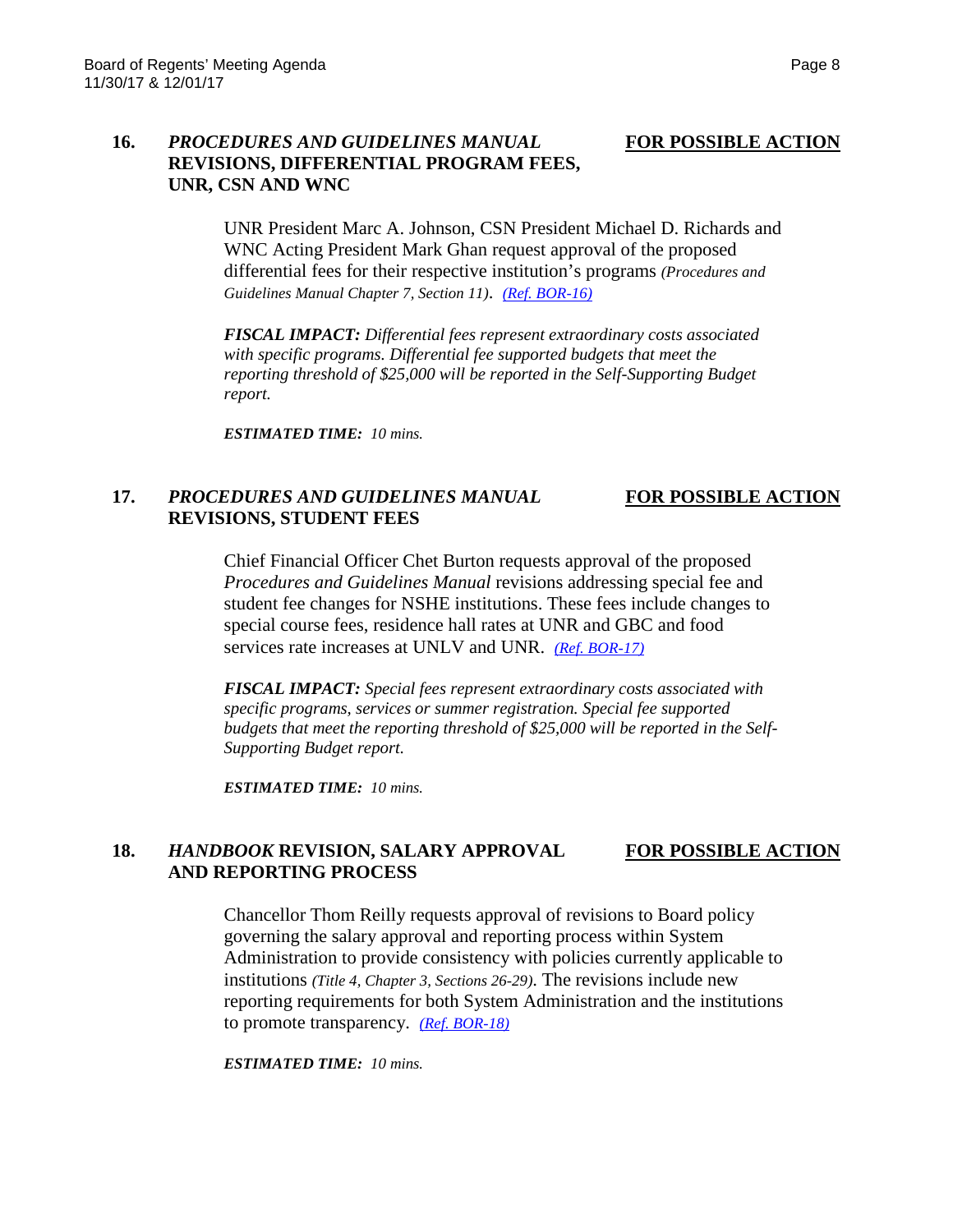### **19.** *HANDBOOK* **AND** *PROCEDURES AND* **FOR POSSIBLE ACTION** *GUIDELINES MANUAL* **REVISIONS, COMPUTING RESOURCES AND INFORMATION SECURITY**

System General Counsel Nicholas Vaskov requests approval of revisions to Board policy and the *Procedures and Guidelines Manual* regarding computing resources and information security *(Handbook Title 4, Chapter 1, Section 23 and new Section 24; Procedures and Guidelines Manual Chapter 4, new Section 9 and Chapter 14)*. These updates recognize the NSHE's obligation to comply with state and federal laws governing computing resources, records and files, and set forth notice requirements for users when the user is absent without notice or leaves the employment of NSHE or in emergency situations. The updates also adopt the nationally recognized standards of the National Institution of Standards and Technology. *[\(Ref. BOR-19\)](https://nshe.nevada.edu/wp-content/uploads/file/BoardOfRegents/Agendas/2017/nov-mtgs/bor-ref/BOR-19.pdf)* 

*ESTIMATED TIME: 10 mins.*

### **20. BYLAW AMENDMENT, BOARD OF REGENTS FOR POSSIBLE ACTION SELF-EVALUATION**

Chancellor Thom Reilly requests approval of a revision to Board policy governing the Board's self-evaluation process *(Title 1, Article V, Section 25)* following the recent self-evaluation led by AGB in October 2017. Specifically, the policy provides for regular self-evaluation and clarifies the Board's discretion in identifying the areas to be reviewed with each self-evaluation. *[\(Ref. BOR-20\)](https://nshe.nevada.edu/wp-content/uploads/file/BoardOfRegents/Agendas/2017/nov-mtgs/bor-ref/BOR-20.pdf)*

*ESTIMATED TIME: 5 mins.*

### 21. **FRESHMAN RETENTION RATE, UNLV INFORMATION ONLY**

UNLV President Len Jessup will provide an update related to UNLV's freshman retention rate and initiatives to support retention and graduation. *[\(Ref. BOR-21\)](https://nshe.nevada.edu/wp-content/uploads/file/BoardOfRegents/Agendas/2017/nov-mtgs/bor-ref/BOR-21.pdf)*

*ESTIMATED TIME: 15 mins.*

### **22. FUNDRAISING, UNLV SCHOOL OF MEDICINE INFORMATION ONLY**

UNLV President Len Jessup will provide an update related to the UNLV School of Medicine's fundraising efforts. *[\(Ref. BOR-22\)](https://nshe.nevada.edu/wp-content/uploads/file/BoardOfRegents/Agendas/2017/nov-mtgs/bor-ref/BOR-22.pdf)*

*ESTIMATED TIME: 15 mins.*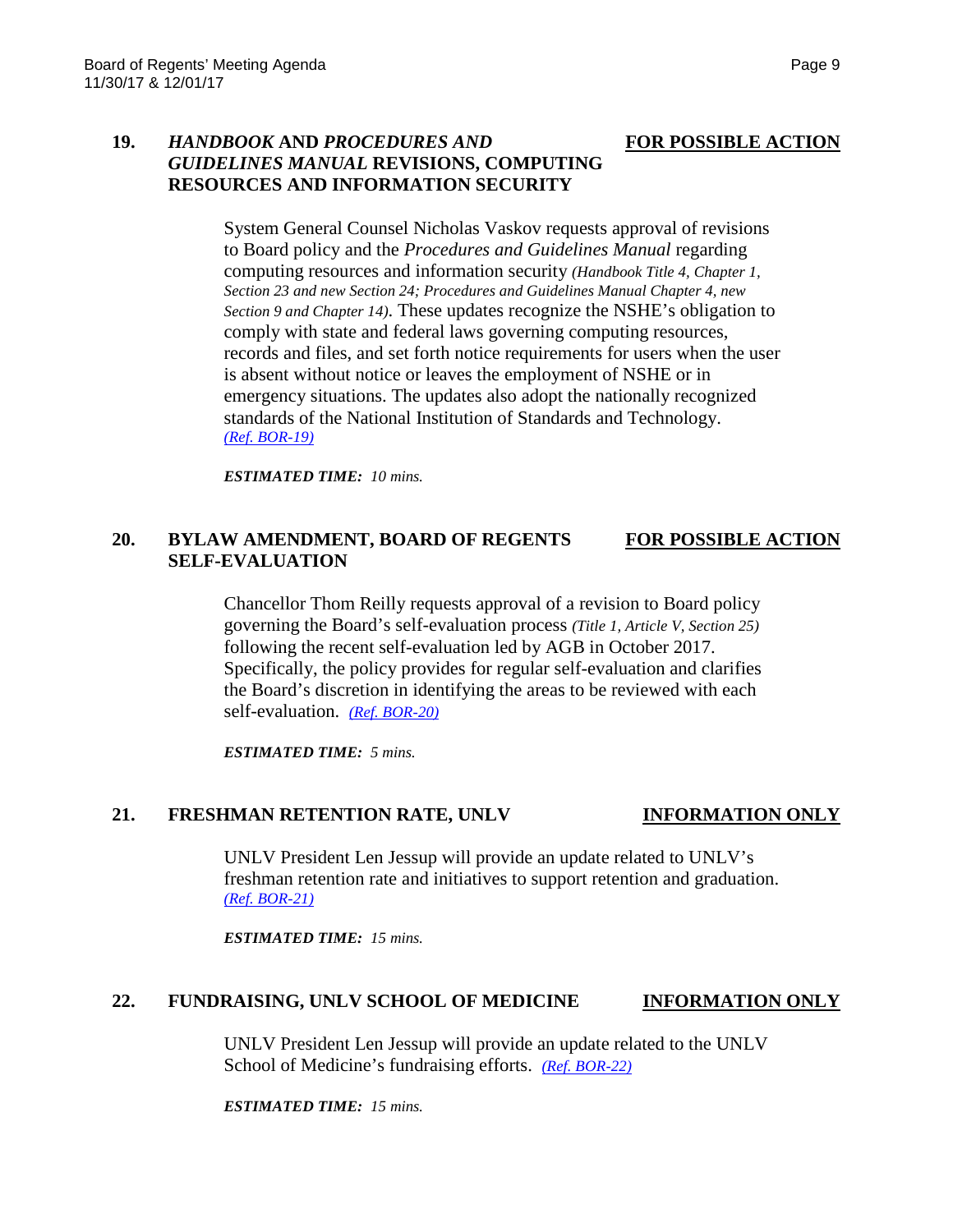### 23. **NSHE BRANDING INITIATIVE FOR POSSIBLE ACTION**

Chancellor Thom Reilly and Vice Chancellor for Government and Community Affairs Constance Brooks will discuss branding and marketing, and request approval of a student competition to create a new logo for the Nevada System of Higher Education. This is timely due to the celebration of the System's  $50<sup>th</sup>$  anniversary. It is also requested that the Board authorize the Chancellor to form a working group to evaluate the logos received from students and narrow the submissions to no more than three finalists, with the Board selecting the winner at a future meeting. *[\(Ref. BOR-23\)](https://nshe.nevada.edu/wp-content/uploads/file/BoardOfRegents/Agendas/2017/nov-mtgs/bor-ref/BOR-23.pdf)*

*ESTIMATED TIME: 10 mins.*

#### **FOUNDATION MEETINGS**

 Friday, December 1, 2017 *(approximately 9:00 a.m.)*

Sitting as members of the corporation of the respective institution foundations, the Board will review presentations from the foundations. *Please refer to the specific foundation agendas for descriptions of action items and complete reference materials and/or reports.*

*ORDER OF PRESENTATION: CSN, DRI RESEARCH, DRI RESEARCH PARKS, LTD., GBC, NSC, TMCC, UNLV, UNR AND WNC.* 

*ESTIMATED TIME: 90 mins.*

### **24. PUBLIC COMMENT INFORMATION ONLY**

Public comment will be taken during this agenda item. No action may be taken on a matter raised under this item until the matter is included on an agenda as an item on which action may be taken. Comments will be limited to two minutes per person. Persons making comment will be asked to begin by stating their name for the record and to spell their last name. The Board Chair may elect to allow additional public comment on a specific agenda item when that agenda item is being considered.

In accordance with Attorney General Opinion No. 00-047, as restated in the Attorney General's Open Meeting Law Manual, the Board Chair may prohibit comment if the content of that comment is a topic that is not relevant to, or within the authority of, the Board of Regents, or if the content is willfully disruptive of the meeting by being irrelevant, repetitious, slanderous, offensive, inflammatory, irrational or amounting to personal attacks or interfering with the rights of other speakers.

*ESTIMATED TIME: 30 mins.*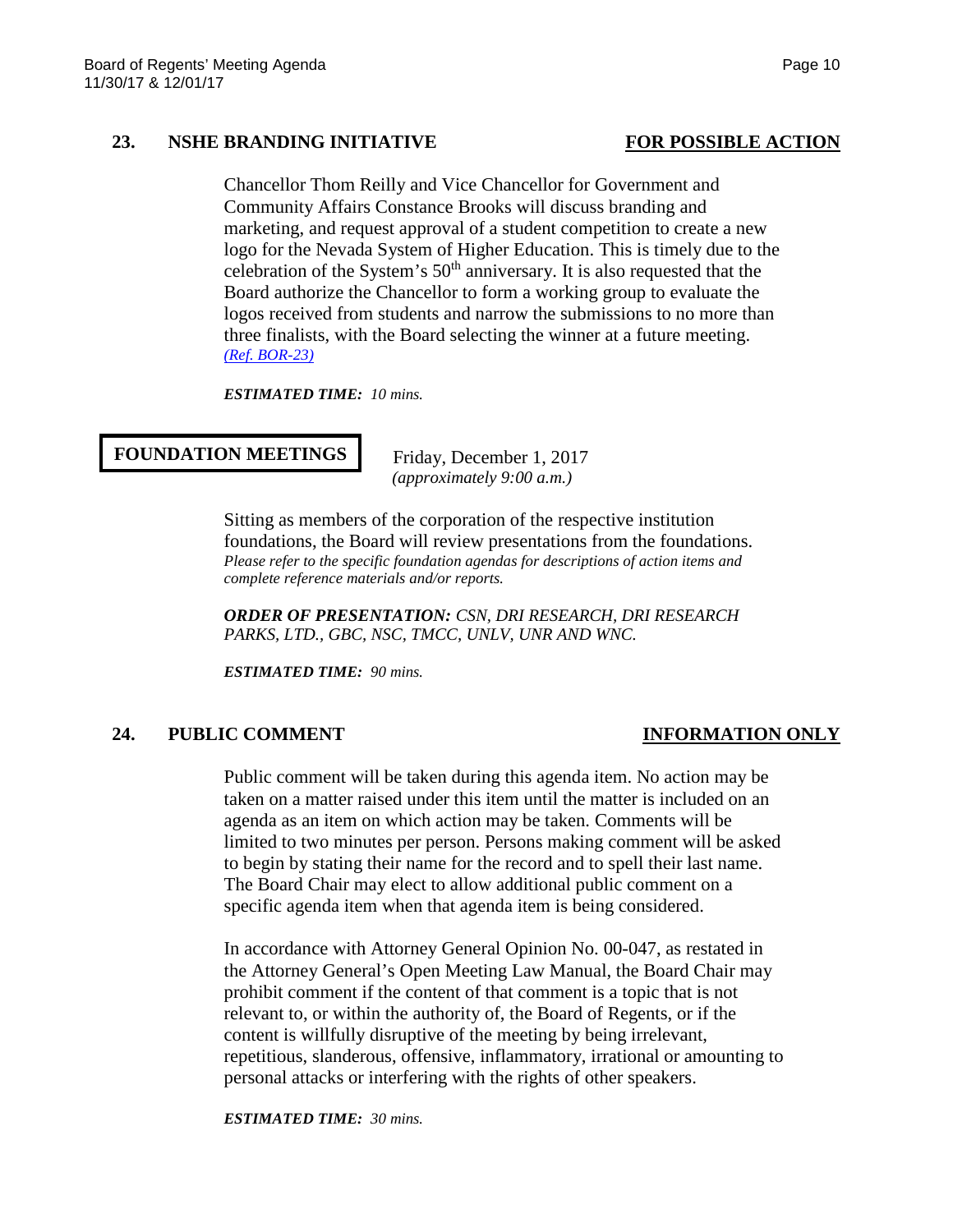### **25. UNIVERSITY PARK APARTMENTS AND INFORMATION ONLY UNIVERSITY GATEWAY PROJECT UPDATES, UNLV**

UNLV President Len Jessup will provide an update related to the University Park Apartments and University Gateway projects. *[\(Refs. BOR-25a](https://nshe.nevada.edu/wp-content/uploads/file/BoardOfRegents/Agendas/2017/nov-mtgs/bor-ref/BOR-25a.pdf) and [BOR-25b\)](https://nshe.nevada.edu/wp-content/uploads/file/BoardOfRegents/Agendas/2017/nov-mtgs/bor-ref/BOR-25b.pdf)*

*ESTIMATED TIME: 15 mins.*

### **26. CODE AND** *PROCEDURES AND GUIDELINES* **INFORMATION ONLY** *MANUAL* **REVISIONS, APPOINTMENTS AND VACANCIES IN THE OFFICES OF CHANCELLOR AND PRESIDENT**

System General Counsel Nicholas Vaskov will present for information proposed revisions to the Code to make the officer in charge appointment process and search procedures for presidents and chancellors more consistent *(Title 2, Chapter 1, Sections 1.5.3 and 1.5.4)*. A revision to the *Procedures and Guidelines Manual (Chapter 2, Section 1.b)* is also included to clarify that the Board Chair recommends either an interim or acting Chancellor when a vacancy occurs or is about to occur.

These revisions are presented for information only and will be presented for approval at a subsequent meeting of the Board. *[\(Ref. BOR-26\)](https://nshe.nevada.edu/wp-content/uploads/file/BoardOfRegents/Agendas/2017/nov-mtgs/bor-ref/BOR-26.pdf)*

*FISCAL IMPACT: The costs associated with president searches are born by the institutions, and by the System for chancellor searches. It is not anticipated that the proposed amendments will significantly affect the cost for these searches, but the actual impact cannot be estimated at this time.*

*ESTIMATED TIME: 15 mins.*

# **COMMITTEE REPORTS**

*ESTIMATED TIME: 20 mins.*

*NOTE: Please refer to the specific committee agenda for complete reference materials and/or reports.*

## **27. ATHLETICS COMMITTEE FOR POSSIBLE ACTION**

Chair John T. Moran will present for Board approval a report on the Athletics Committee meeting held on November 27, 2017, and Board action may be requested on the following:

- $\triangleright$  Minutes: The Committee considered for approval the minutes from the August 31, 2017, meeting. *[\(Ref. ATH-2\)](https://nshe.nevada.edu/wp-content/uploads/file/BoardOfRegents/Agendas/2017/nov-mtgs/ath-ref/ATH-2.pdf)*
- *Handbook* Revision, Athletic Department Reporting Requirements: The Committee considered for approval a revision to Board policy *(Title 4, Chapter 24, Section 1)* governing athletic department reporting and oversight, including the content of the athletic department annual reports and the timing of the Committee's review of the athletic department annual reports. *[\(Ref. ATH-3\)](https://nshe.nevada.edu/wp-content/uploads/file/BoardOfRegents/Agendas/2017/nov-mtgs/ath-ref/ATH-3.pdf)*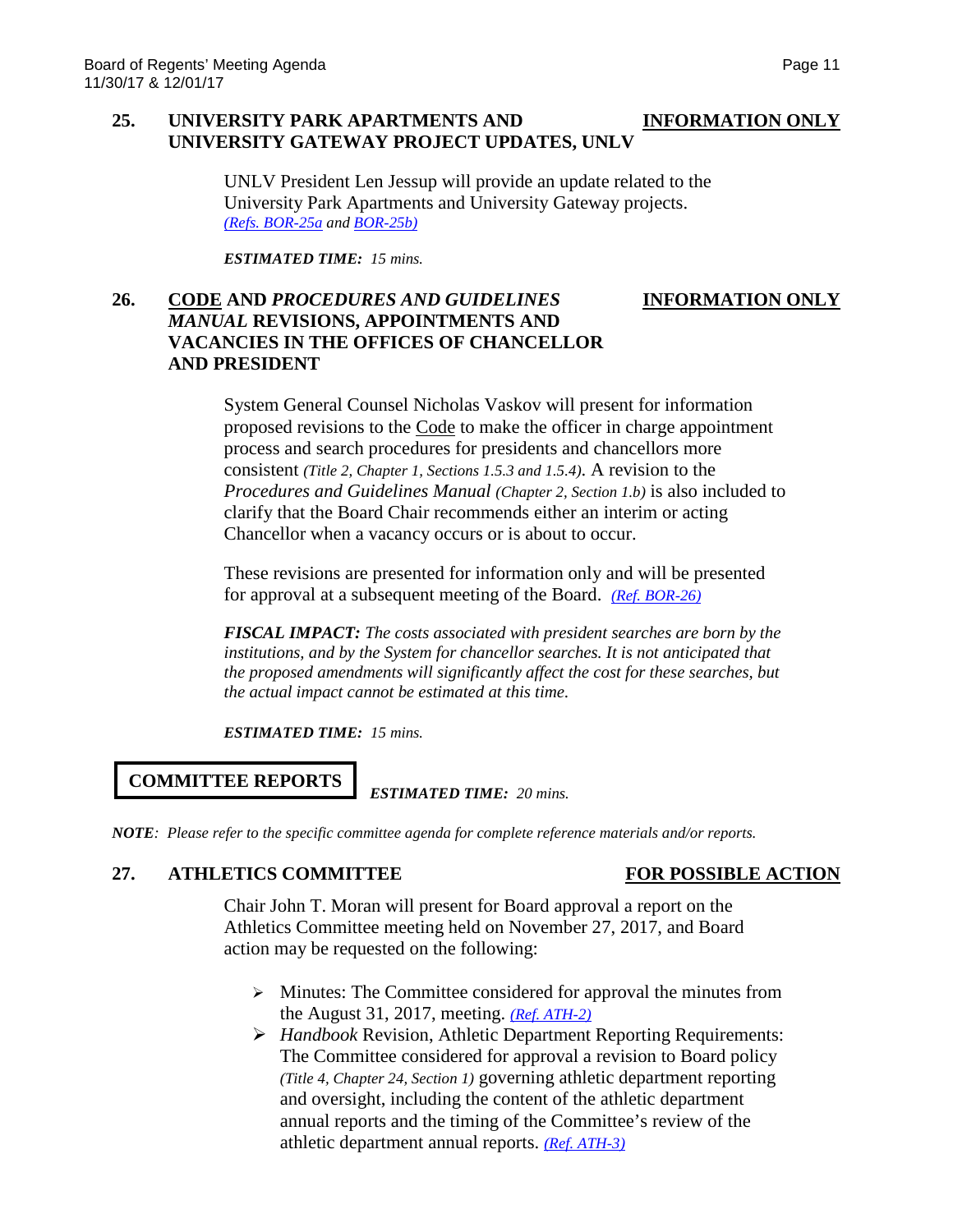## **28. ACADEMIC, RESEARCH AND STUDENT FOR POSSIBLE ACTION AFFAIRS COMMITTEE**

Chair Andrea Anderson will present for Board approval a report on the Academic, Research and Student Affairs Committee meeting held on November 30, 2017, and Board action may be requested on the following:

- $\triangleright$  Minutes: The Committee considered for approval the minutes from the September 7, 2017, meeting. *[\(Ref. ARSA-2a\)](https://nshe.nevada.edu/wp-content/uploads/file/BoardOfRegents/Agendas/2017/nov-mtgs/arsa-ref/ARSA-2a.pdf)*
- $\triangleright$  Academic Master Plan/Planning Report Revisions: The Committee considered for approval the following institutional requests for planned program additions to their Academic Master Plans, previously approved at the December 2016 meeting:
	- UNLV *[\(Ref. ARSA-2b1\)](https://nshe.nevada.edu/wp-content/uploads/file/BoardOfRegents/Agendas/2017/nov-mtgs/arsa-ref/ARSA-2b1.pdf)*
	- UNR *[\(Ref. ARSA-2b2\)](https://nshe.nevada.edu/wp-content/uploads/file/BoardOfRegents/Agendas/2017/nov-mtgs/arsa-ref/ARSA-2b2.pdf)*
	- NSC *[\(Ref. ARSA-2b3\)](https://nshe.nevada.edu/wp-content/uploads/file/BoardOfRegents/Agendas/2017/nov-mtgs/arsa-ref/ARSA-2b3.pdf)*
	- CSN *[\(Ref. ARSA-2b4\)](https://nshe.nevada.edu/wp-content/uploads/file/BoardOfRegents/Agendas/2017/nov-mtgs/arsa-ref/ARSA-2b4.pdf)*
	- GBC *[\(Ref. ARSA-2b5\)](https://nshe.nevada.edu/wp-content/uploads/file/BoardOfRegents/Agendas/2017/nov-mtgs/arsa-ref/ARSA-2b5.pdf)*
	- TMCC *[\(Ref. ARSA-2b6\)](https://nshe.nevada.edu/wp-content/uploads/file/BoardOfRegents/Agendas/2017/nov-mtgs/arsa-ref/ARSA-2b6.pdf)*
	- WNC *[\(Ref. ARSA-2b7\)](https://nshe.nevada.edu/wp-content/uploads/file/BoardOfRegents/Agendas/2017/nov-mtgs/arsa-ref/ARSA-2b7.pdf)*
- TMCC-Program Proposal, BS Dental Hygiene: The Committee considered for approval a Bachelor of Science degree in Dental Hygiene at TMCC. *[\(Ref. ARSA-3\)](https://nshe.nevada.edu/wp-content/uploads/file/BoardOfRegents/Agendas/2017/nov-mtgs/arsa-ref/ARSA-3.pdf)*
- ▶ Code Revision, Standards for Recommending Appointment with Tenure for University Faculty, Community Engagement: The Committee considered for approval a revision to the Code to include community engagement within the standards for recommending appointment with tenure for university faculty. In order to have these amendments in place before January 1, 2018, the Board is asked to consider the proposal for action in accordance with the Code, Title 2, Chapter 1, Section 1.3.3.a, which provides, in pertinent part, that the Chancellor may propose amendments to the Nevada System of Higher Education Code by filing proposed amendments with the Secretary of the Board of Regents and requesting consideration by the Board. At least 30 calendar days before consideration by the Board, proposed amendments shall be circulated to the Chancellor, each System institution president and each senate for review and comment. The Board shall take final action after giving due consideration to the opinions, if any, of the senate representatives and officers of the System. The proposed amendments were circulated to the Chancellor, presidents and faculty senate chairs for review and comment on September 19, 2017. *(Ref. [ARSA-4\)](https://nshe.nevada.edu/wp-content/uploads/file/BoardOfRegents/Agendas/2017/nov-mtgs/arsa-ref/ARSA-4.pdf)*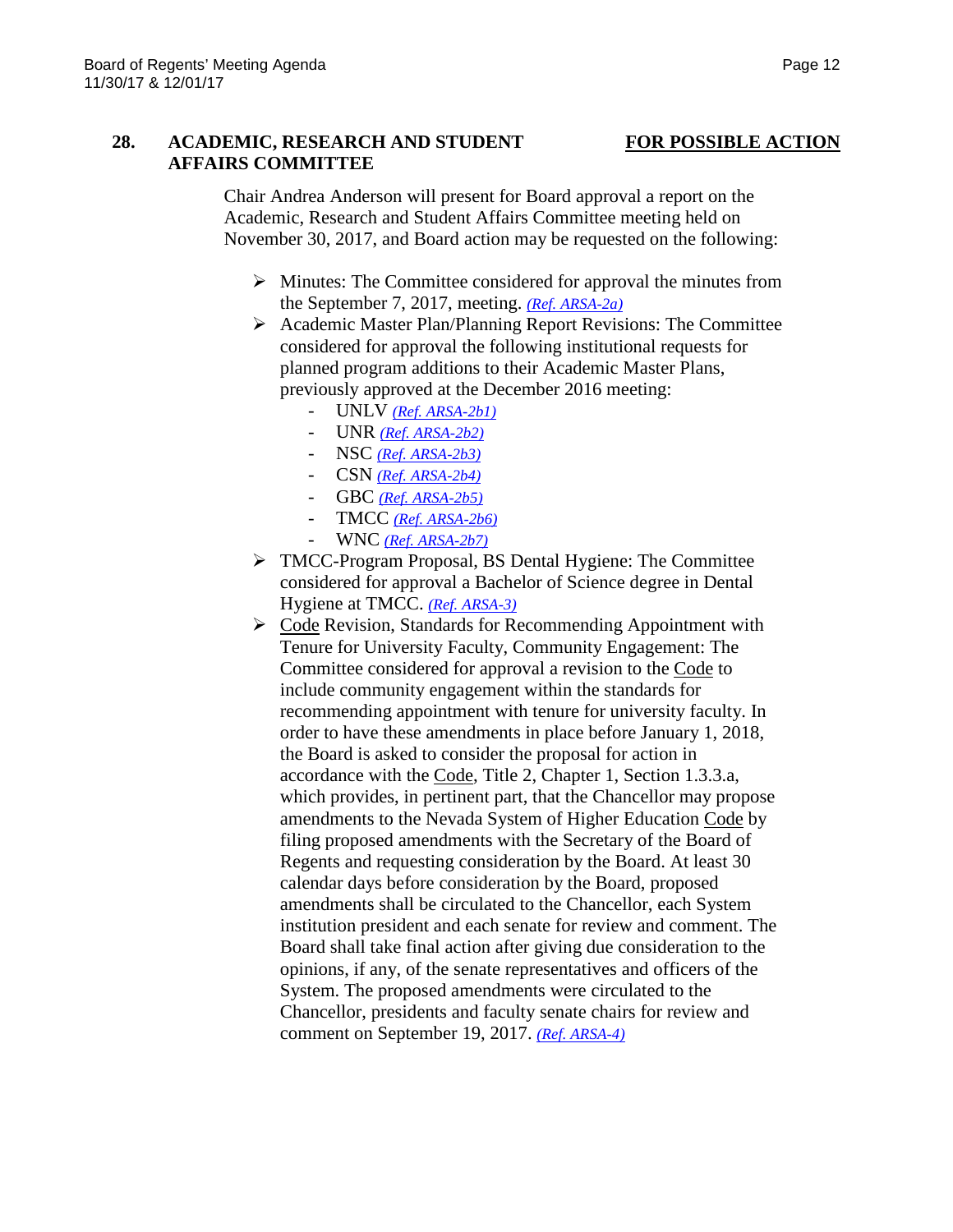#### **29. BUSINESS, FINANCE AND FACILITIES FOR POSSIBLE ACTION COMMITTEE**

Chair Trevor Hayes will present for Board approval a report on the Business, Finance and Facilities Committee meeting held on November 30, 2017, and Board action may be requested on the following:

- $\triangleright$  Minutes: The Committee considered for approval the minutes from the September 7, 2017, meeting. *[\(Ref. BFF-2a\)](https://nshe.nevada.edu/wp-content/uploads/file/BoardOfRegents/Agendas/2017/nov-mtgs/bff-ref/BFF-2a.pdf)*
- Fiscal Year 2016-2017 NSHE State Operating Budget to Actual Comparison: The Committee considered for approval acceptance of the report of the Fiscal Year 2016-2017 State Operating Budget to Actual Comparison for the NSHE. *[\(Refs. BFF-2b1](https://nshe.nevada.edu/wp-content/uploads/file/BoardOfRegents/Agendas/2017/nov-mtgs/bff-ref/BFF-2b(1).pdf) and [BFF-2b2\)](https://nshe.nevada.edu/wp-content/uploads/file/BoardOfRegents/Agendas/2017/nov-mtgs/bff-ref/BFF-2b(2).pdf)*
- $\triangleright$  Student Association Reports: The Committee considered for approval acceptance of the NSHE Student Association reports for Fiscal Year 2016-2017. *[\(Refs. BFF-2c1](https://nshe.nevada.edu/wp-content/uploads/file/BoardOfRegents/Agendas/2017/nov-mtgs/bff-ref/BFF-2c(1).pdf) an[d BFF-2c2\)](https://nshe.nevada.edu/wp-content/uploads/file/BoardOfRegents/Agendas/2017/nov-mtgs/bff-ref/BFF-2c(2).pdf)*
- Fiscal Year 2016-2017 NSHE Self-Supporting Budget to Actual Comparison: The Committee considered for approval acceptance of the report of the Fiscal Year 2016-2017 Self-Supporting Budget to Actual Comparison for the NSHE. *[\(Refs. BFF-2d1](https://nshe.nevada.edu/wp-content/uploads/file/BoardOfRegents/Agendas/2017/nov-mtgs/bff-ref/BFF-2d(1).pdf) and [BFF-2d2\)](https://nshe.nevada.edu/wp-content/uploads/file/BoardOfRegents/Agendas/2017/nov-mtgs/bff-ref/BFF-2d(2).pdf)*
- $\triangleright$  Space Use Agreement Between the Nevada Center for Biomedical Research and the Center for Molecular Medicine, UNR: The Committee considered for approval a Space Use Agreement between the Nevada Center for Biomedical Research for Rooms 211, 211A and 211B in the Center for Molecular Medicine on the UNR campus. *[\(Ref. BFF-2e\)](https://nshe.nevada.edu/wp-content/uploads/file/BoardOfRegents/Agendas/2017/nov-mtgs/bff-ref/BFF-2e.pdf)*
- > State of Nevada Acquisition of Land and Temporary Construction Easement for Project Neon at the Shadow Lane Campus, UNLV: The Committee considered for approval UNLV's request to finalize State of Nevada acquisition of 22,346 square feet of land (.51 acres), APN 139-33-406-005, and accept ownership of 5,660 square feet of land from the State. The Committee also considered granting NDOT a nine-month temporary construction easement covering 23,481 square feet (.54 acres) necessary for construction of improvements associated with Project Neon. Lastly, the Committee considered authorizing the Chancellor or his designee to finalize, approve and execute the public highway agreement (i.e. purchase document), temporary construction easement, deed, escrow instructions and any other ancillary documents necessary to complete the transactions described herein, provided such documents are first approved as to form by System General Counsel. *[\(Ref. BFF-2f\)](https://nshe.nevada.edu/wp-content/uploads/file/BoardOfRegents/Agendas/2017/nov-mtgs/bff-ref/BFF-2f.pdf)*
- > Building Naming, "Fertitta Football Complex", UNLV: The Committee considered for approval UNLV's request to name the football practice facility on the UNLV campus the "Fertitta Football Complex" pursuant to the *Procedures and Guidelines Manual*, Chapter 1, Section 2(2), in recognition of the \$10 million gift commitment from the Fertitta family. *[\(Ref. BFF-2g\)](https://nshe.nevada.edu/wp-content/uploads/file/BoardOfRegents/Agendas/2017/nov-mtgs/bff-ref/BFF-2g.pdf)*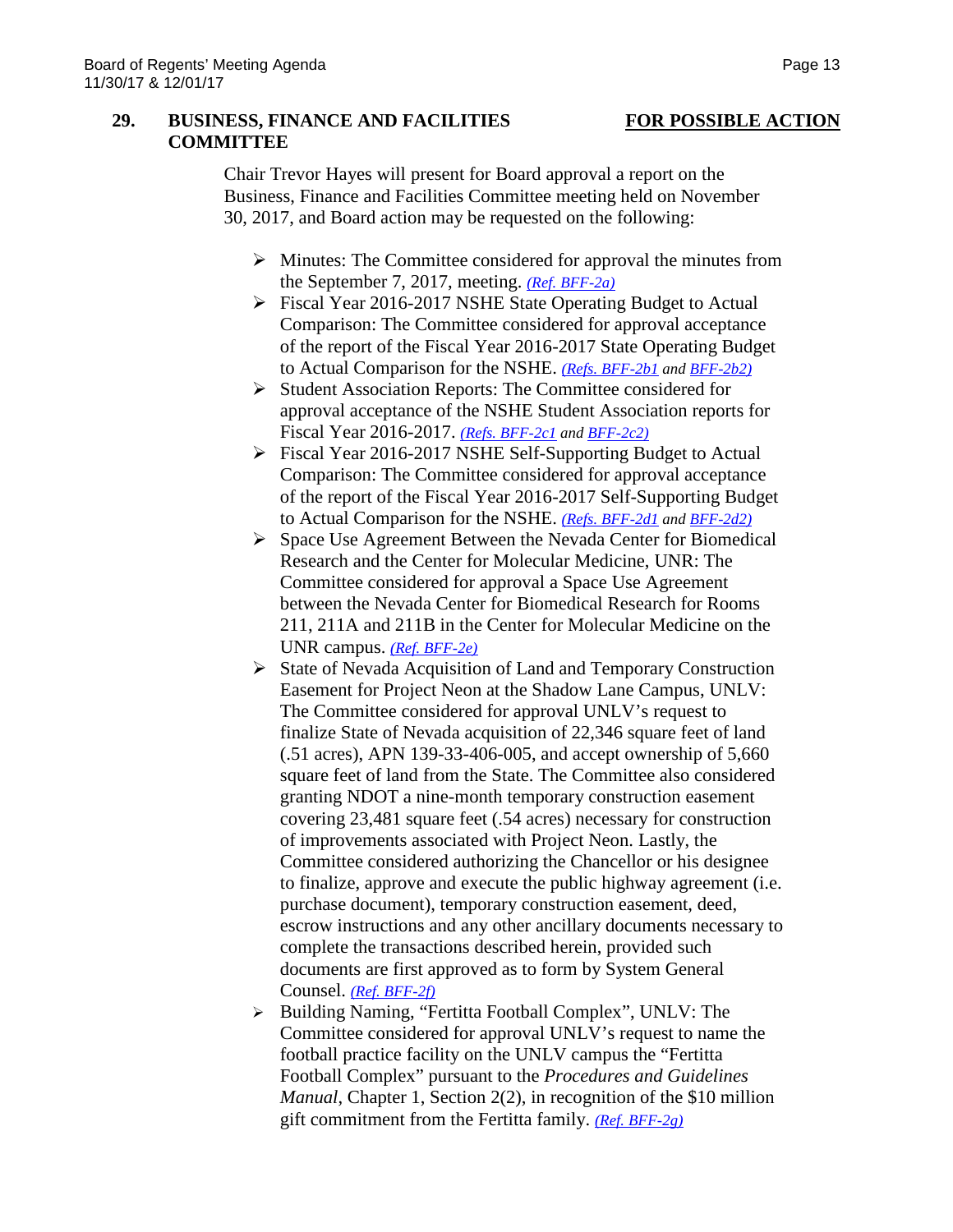### **29. BUSINESS, FINANCE AND FACILITIES FOR POSSIBLE ACTION COMMITTEE** *(continued)*

- Building Naming, "Hospitality Hall", UNLV: The Committee considered for approval UNLV's request to name the William F. Harrah College of Hospitality's new academic building "Hospitality Hall" pursuant to the *Procedures and Guidelines Manual*, Chapter 1, Section 2(2). *[\(Ref. BFF-2h\)](https://nshe.nevada.edu/wp-content/uploads/file/BoardOfRegents/Agendas/2017/nov-mtgs/bff-ref/BFF-2h.pdf)*
- Authorization to Sell or Lease Properties Located at 4601 Cocoa Avenue, Reno, NV, Resolution, UNR: The Committee considered for approval UNR's request for a resolution pre-approving the lease of the properties at 4601 Cocoa Avenue, Reno, Nevada (APNs 086-143-04 and 086-143-07) at a rate of no less than 6% of the return on investment of appraised value, and/or the sale of the property at or above the appraised value. The Committee also considered authorizing the Chancellor or his designee to approve and execute, after consultation with the Business, Finance and Facilities Committee Chair and review by System General Counsel, contracts and related documents to sell or lease the properties described above, and to sign corresponding escrow and title documents associated with the sale(s) at close of escrow. *[\(Ref. BFF-3\)](https://nshe.nevada.edu/wp-content/uploads/file/BoardOfRegents/Agendas/2017/nov-mtgs/bff-ref/BFF-3.pdf)*
- $\triangleright$  Approval to Lease Office Space at 9075 W. Diablo Drive, Las Vegas, NV, UNR: The Committee considered for approval UNR's request for a Lease Agreement of approximately 6,510 square feet located at 9075 W. Diablo Drive, Las Vegas, Nevada (APN 163- 29-401-005) for a term of 63 months with an option to renew for an additional 60 months. *[\(Ref. BFF-4\)](https://nshe.nevada.edu/wp-content/uploads/file/BoardOfRegents/Agendas/2017/nov-mtgs/bff-ref/BFF-4.pdf)*
- $\triangleright$  Pre-Approval to Transfer Ownership/Relocation of Homes Within the Gateway District, Resolution, UNR: The Committee considered for approval UNR's request for pre-approval to transfer ownership of the Homes, Structures and/or Property Improvements from UNR (at no cost to the University) located at 801, 825, 829 and 843 Lake Street, Reno, Nevada; 127 E. 8<sup>th</sup> Street, Reno, Nevada; and 815, 820, 821, 829, 839, 847 and 895 N. Center Street, Reno, Nevada. The Committee also considered approval of a resolution authorizing the Chancellor or his designee to approve and execute, after consultation with the Business, Finance and Facilities Committee Chair and System General Counsel, documentation to transfer ownership of the homes and sign corresponding customary documentation associated with such transfer of ownership of the homes/property improvements. *[\(Ref. BFF-5\)](https://nshe.nevada.edu/wp-content/uploads/file/BoardOfRegents/Agendas/2017/nov-mtgs/bff-ref/BFF-5.pdf)*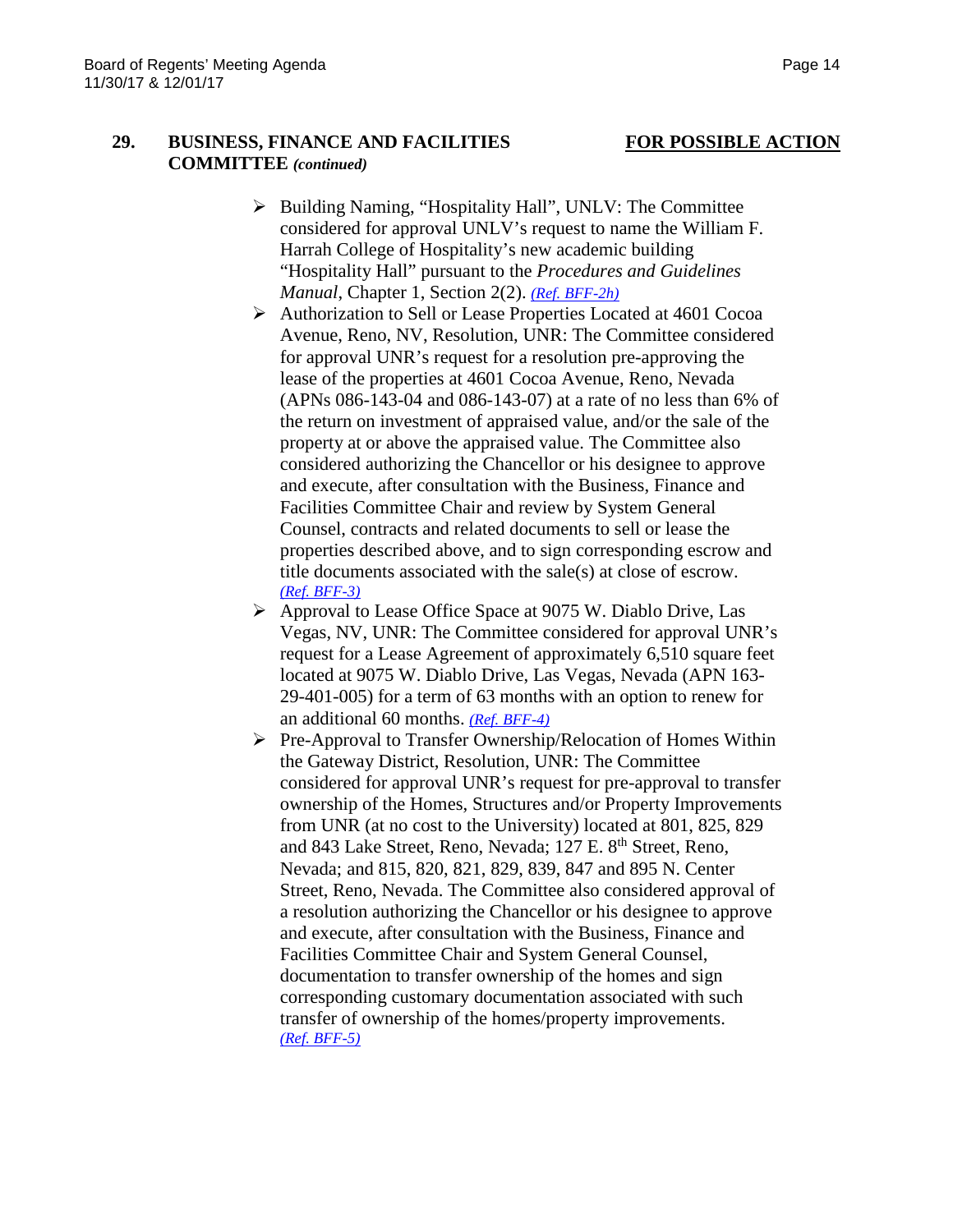### **29. BUSINESS, FINANCE AND FACILITIES FOR POSSIBLE ACTION COMMITTEE** *(continued)*

- Authorization to Sell or Trade Real Property, The Nelson Building, Located at 401 W. Second Street, Reno, NV, Resolution, UNR: The Committee considered for approval UNR's request for a resolution pre-approving the sale or trade of the properties located at 401 W. 2nd Street, Reno, Nevada (APNs 011-026-04, 011-023- 02 and 011-023-01) for a value equaling or above current appraised value. The Committee also considered authorizing the Chancellor or his designee to approve and execute, after consultation with the Business, Finance and Facilities Committee Chair and System General Counsel, contracts and related documents to sell or trade the properties as described above and to sign corresponding escrow and title documents associated with the sale at close of escrow. *[\(Ref. BFF-6\)](https://nshe.nevada.edu/wp-content/uploads/file/BoardOfRegents/Agendas/2017/nov-mtgs/bff-ref/BFF-6.pdf)*
- Approval of Campus Land Management Memorandum of Understanding, NSC: The Committee considered for approval NSC's request to enter into a non-binding Memorandum of Understanding for campus land management consulting with American Public Development, LLC to assist with the implementation of public-private partnership projects on the NSC campus. *[\(Ref. BFF-7\)](https://nshe.nevada.edu/wp-content/uploads/file/BoardOfRegents/Agendas/2017/nov-mtgs/bff-ref/BFF-7.pdf)*
- TMCC Health and Sports Complex, Authorizing the Issuance of NSHE Certificates of Participation Series 2018A, Resolution: The Committee considered for approval TMCC's request for a resolution authorizing the issuance of NSHE certificates of participation in a maximum principal amount up to \$12.5 million to fund construction of the new Health and Sports Complex and use of the SGA Health and Sports fee self-supporting revenues to pay the debt service on the project financing. *[\(Ref. BFF-8\)](https://nshe.nevada.edu/wp-content/uploads/file/BoardOfRegents/Agendas/2017/nov-mtgs/bff-ref/BFF-8.pdf)*
- $\triangleright$  Request to Purchase Property at 1202 High Tech Circle, Henderson, NV, NSC: The Committee considered for approval NSC's request to purchase property located at 1202 High Tech Circle, Henderson, Nevada (APN 179-34-811-004) which consists of a 20,566-square foot facility on 2.44 acres for a purchase price of \$2,325,000. The Committee also considered for approval authorizing the Chancellor or his designee to finalize, approve and execute purchase documents and any ancillary documents deemed necessary and appropriate by System General Counsel to implement all terms and conditions associated with the purchase of the property. *[\(Ref. BFF-9\)](https://nshe.nevada.edu/wp-content/uploads/file/BoardOfRegents/Agendas/2017/nov-mtgs/bff-ref/BFF-9.pdf)*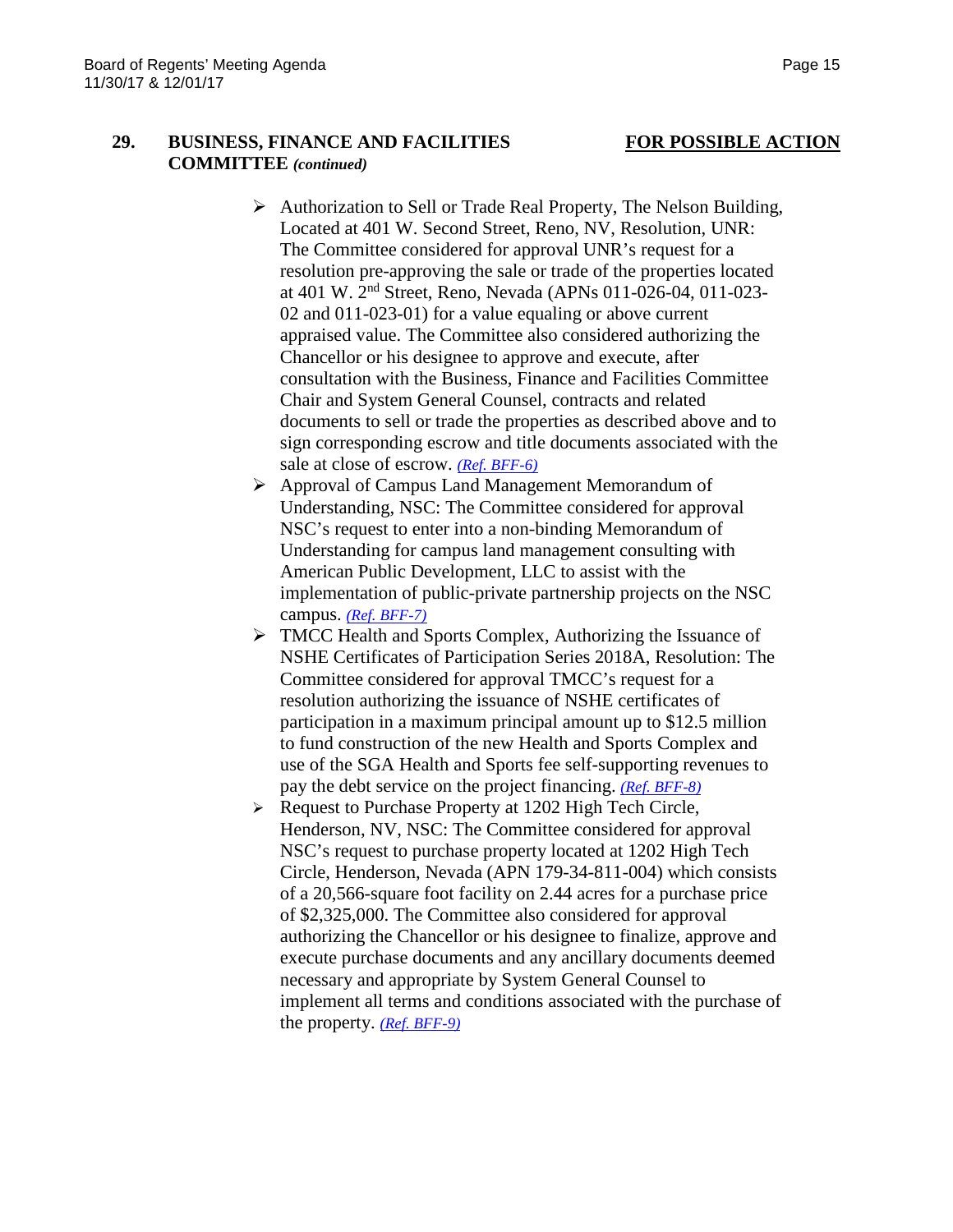### **29. BUSINESS, FINANCE AND FACILITIES FOR POSSIBLE ACTION COMMITTEE** *(continued)*

- Pre-Approval Authorization to Sell Real Property Located at 818 and 864 E. Sahara Avenue, Las Vegas, UNLV: The Committee considered for approval UNLV's request to allow the Chancellor or his designee to sell real property located at 818 E. Sahara Avenue, Las Vegas, Nevada (APNs 162-03-801-046 and 162-03- 801-059) and 864 E. Sahara Avenue, Las Vegas, Nevada (APNs 162-03-801-047 and 162-03-801-061) for a price that is at or above the current appraised value of \$210,000 per property. The Committee also considered for approval authorizing the Chancellor to execute all documents deemed necessary and appropriate by System General Counsel that are required to implement all terms and conditions associated with the sale of the properties. *[\(Ref. BFF-10\)](https://nshe.nevada.edu/wp-content/uploads/file/BoardOfRegents/Agendas/2017/nov-mtgs/bff-ref/BFF-10.pdf)*
- *Procedures and Guidelines Manual* Revision, Naming of Campus Buildings: The Committee considered for approval a revision to the *Procedures and Guidelines Manual*, Chapter 1, Section 2.2, regarding the naming of campus buildings to address self-limiting provisions within the current policy. *[\(Ref. BFF-14\)](https://nshe.nevada.edu/wp-content/uploads/file/BoardOfRegents/Agendas/2017/nov-mtgs/bff-ref/BFF-14.pdf)*

### **30. AUDIT AND COMPLIANCE COMMITTEE FOR POSSIBLE ACTION**

Chair Allison Stephens will present for Board approval a report on the Audit and Compliance Committee meeting held on November 30, 2017, and Board action may be requested on the following:

- $\triangleright$  Minutes: The Committee considered for approval the minutes from the September 7, 2017, meeting. *[\(Ref. A-2a\)](https://nshe.nevada.edu/wp-content/uploads/file/BoardOfRegents/Agendas/2017/nov-mtgs/audit-ref/A-2a.pdf)*
- $\triangleright$  Internal Audit Follow-Up Reports: The Committee considered for approval acceptance of the following internal audit follow-up reports:
	- Change in Leadership, TMCC *[\(Ref. A-2b\)](https://nshe.nevada.edu/wp-content/uploads/file/BoardOfRegents/Agendas/2017/nov-mtgs/audit-ref/A-2b.pdf)*
	- Change in Leadership, DRI *[\(Ref. A-2c\)](https://nshe.nevada.edu/wp-content/uploads/file/BoardOfRegents/Agendas/2017/nov-mtgs/audit-ref/A-2c.pdf)*
- Communications with Those Charged with Governance, NSHE: The Committee considered for approval a report on Communications with Those Charged with Governance for the NSHE for the year ended June 30, 2017, in line with requirements for compliance with the professional standards for CPA firms. *[\(Ref. A-4\)](https://nshe.nevada.edu/wp-content/uploads/file/BoardOfRegents/Agendas/2017/nov-mtgs/audit-ref/A-4.pdf)*
- Uniform Guidance Audit Report and Financial Statements, NSHE: The Committee considered for approval the NSHE Uniform Guidance Audit Report and Financial Statements for the year ended June 30, 2017. *[\(Ref. A-5\)](https://nshe.nevada.edu/wp-content/uploads/file/BoardOfRegents/Agendas/2017/nov-mtgs/audit-ref/A-5.pdf)*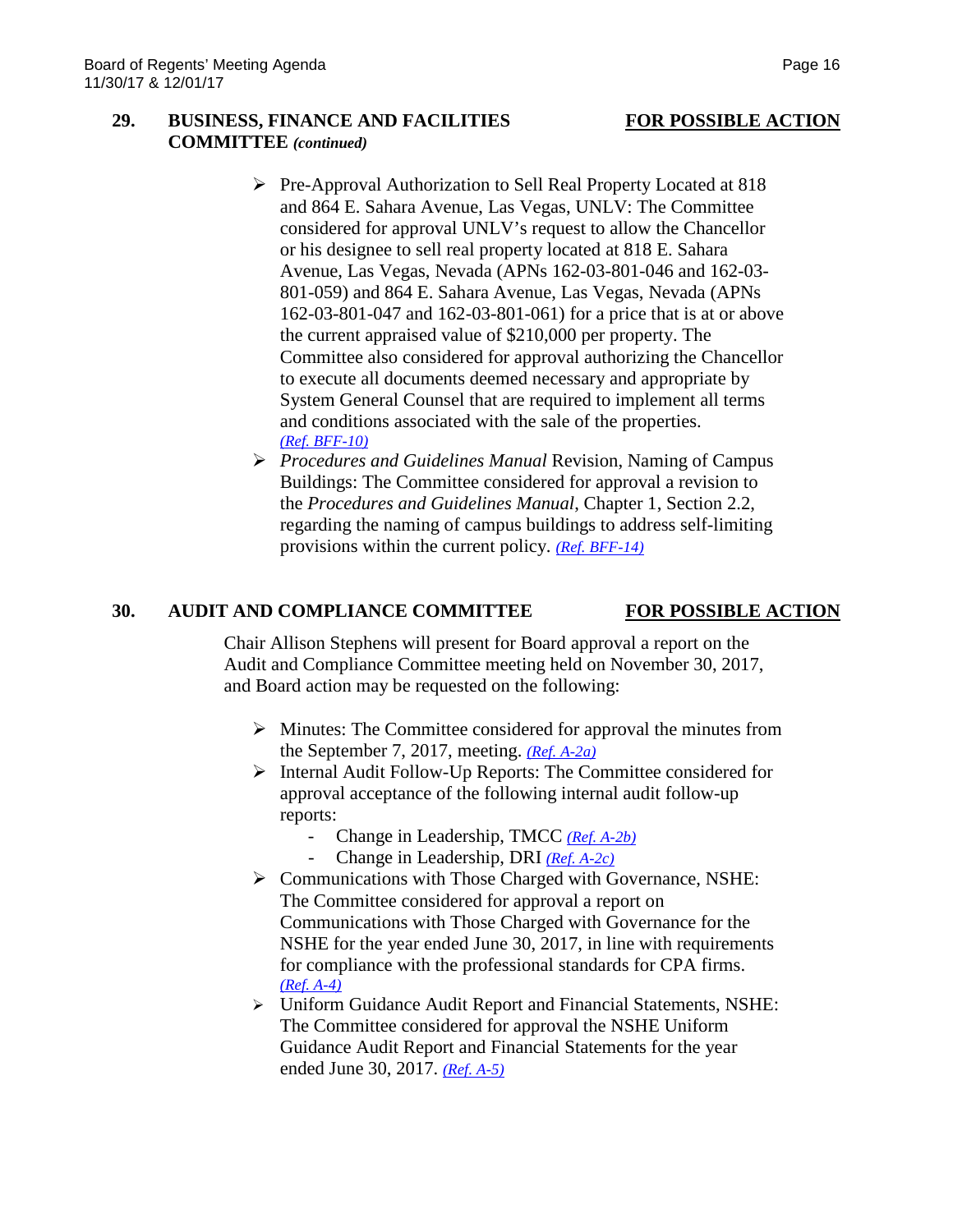#### **30. AUDIT AND COMPLIANCE COMMITTEE** *(continued)* **FOR POSSIBLE ACTION**

- $\triangleright$  Communications with Those Charged with Governance, University of Nevada, Reno School of Medicine Integrated Clinical Services, Inc.: The Committee considered for approval a report on Communications with Those Charged with Governance for the University of Nevada, Reno School of Medicine Integrated Clinical Services, Inc. for the year ended June 30, 2017, in line with requirements for compliance with the professional standards for CPA firms. *[\(Ref. A-6\)](https://nshe.nevada.edu/wp-content/uploads/file/BoardOfRegents/Agendas/2017/nov-mtgs/audit-ref/A-6.pdf)*
- Financial Statements, University of Nevada, Reno School of Medicine Integrated Clinical Services, Inc.: The Committee considered for approval the University of Nevada, Reno School of Medicine Integrated Clinical Services, Inc. Financial Statements for the year ended June 30, 2017. *[\(Ref. A-7\)](https://nshe.nevada.edu/wp-content/uploads/file/BoardOfRegents/Agendas/2017/nov-mtgs/audit-ref/A-7.pdf)*
- $\triangleright$  The Committee considered for approval the following internal audit reports and institutional responses: *[\(Ref. Audit Summary\)](https://nshe.nevada.edu/wp-content/uploads/file/BoardOfRegents/Agendas/2017/nov-mtgs/audit-ref/Audit%20Summary.pdf)*
	- Excess Credit Fee, UNLV *[\(Ref. A-8\)](https://nshe.nevada.edu/wp-content/uploads/file/BoardOfRegents/Agendas/2017/nov-mtgs/audit-ref/A-8.pdf)*
	- Excess Credit Fee, UNR *[\(Ref. A-9\)](https://nshe.nevada.edu/wp-content/uploads/file/BoardOfRegents/Agendas/2017/nov-mtgs/audit-ref/A-9.pdf)*
	- Library, GBC *[\(Ref. A-10\)](https://nshe.nevada.edu/wp-content/uploads/file/BoardOfRegents/Agendas/2017/nov-mtgs/audit-ref/A-10.pdf)*

### **31. INVESTMENT COMMITTEE FOR POSSIBLE ACTION**

Chair Rick Trachok will present for Board approval a report on the Investment Committee meeting held on November 30, 2017, and Board action may be requested on the following:

- $\triangleright$  Minutes: The Committee considered for approval the minutes from the June 8, 2017, meeting. *[\(Ref. INV-2\)](https://nshe.nevada.edu/wp-content/uploads/file/BoardOfRegents/Agendas/2017/nov-mtgs/inv-ref/INV-2.pdf)*
- Operating Pool Performance Discussion and Recommendations: The Committee heard a report from Cambridge Associates and System staff on asset allocation and investment returns for the Pooled Operating Fund for the quarter ended September 30, 2017, and on the status of the Operating Pool Reserve. Cambridge Associates and System Staff may provide specific recommendations on fund managers which may include hiring, terminating or changing managers. Based on the report, the Committee may recommend changes to the asset allocation, fund managers and/or strategic ranges for the pooled fund. *[\(Ref. INV-3\)](https://nshe.nevada.edu/wp-content/uploads/file/BoardOfRegents/Agendas/2017/nov-mtgs/inv-ref/INV-3.pdf)*
- Distribution from the Endowment Fund: The Committee discussed current distributions from the NSHE Endowment Fund, including possible changes to the current rate which is set at net 4.5 percent spending/management fee in relation to current investment allocation, projected returns and Board policy *(Title 4, Chapter 10, Section 5)*. The Committee also reviewed past performance of the NSHE Endowment Fund and the university foundation endowment funds. Finally, the Committee reviewed how changes to the NSHE Endowment Fund distribution rate impact long-term objectives and considered for approval a revision to the distribution rate. *[\(Ref. INV-6\)](https://nshe.nevada.edu/wp-content/uploads/file/BoardOfRegents/Agendas/2017/nov-mtgs/inv-ref/INV-6.pdf)*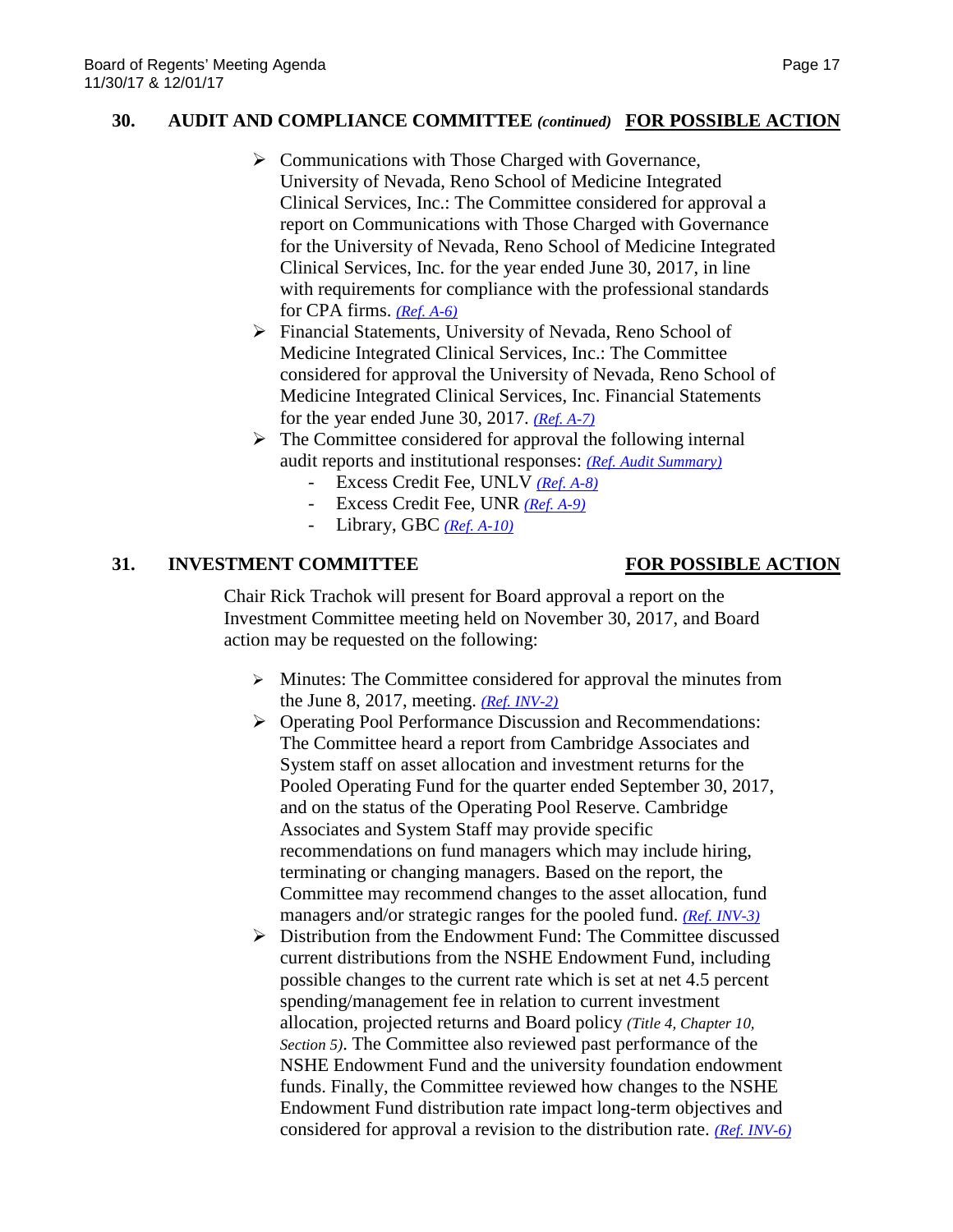### **31. INVESTMENT COMMITTEE** *(continued)* **FOR POSSIBLE ACTION**

 $\triangleright$  The Committee considered for approval a special one-time distribution from the Operating Pool Reserve in an amount up to \$25,000,000. If a special distribution is approved, the Committee will direct the institutions and System Administration to provide the Chancellor with a prioritized listing of initiatives and amounts of how funds from the distribution would be used at their institutions to support academic and student services, as well as the strategic initiatives approved by the Board. The list will be presented to the Board for its consideration at a subsequent meeting, with funding for the initiatives approved by the Board to be distributed in early 2018. *[\(Ref. INV-8\)](https://nshe.nevada.edu/wp-content/uploads/file/BoardOfRegents/Agendas/2017/nov-mtgs/inv-ref/INV-8.pdf)*

### **32. CULTURAL DIVERSITY AND TITLE IX FOR POSSIBLE ACTION COMPLIANCE COMMITTEE**

Chair Cedric Crear will present for Board approval a report on the Cultural Diversity and Title IX Compliance Committee meeting held on December 1, 2017, and Board action may be requested on the following:

- $\triangleright$  Minutes: The Committee considered for approval the minutes from the September 8, 2017, meeting. *[\(Ref. CD-2a\)](https://nshe.nevada.edu/wp-content/uploads/file/BoardOfRegents/Agendas/2017/nov-mtgs/cd-ref/CD-2a.pdf)*
- *Handbook* and Code Revisions, Discriminatory Acts: The Committee considered for approval revisions to the *Handbook* and Code necessary to comply with S.B. 188 (Chapter 197, *Statutes of Nevada 2017*), which revises provisions prohibiting certain discriminatory acts, including in the admission of students to an NSHE institution. The policy revision expands the existing prohibition on discrimination under Title 4, Chapter 16, Sections 5 (university admission), 18 (community college admission) and 26 (state college admission) to include a prohibition on discrimination based on gender identity or expression. The Code revision expands the prohibited conduct for students with regard to acts of unlawful discrimination to include gender expression, making this section consistent with similar sections throughout the *Handbook (Title 2, Chapter 10, Section 10.2.1)*. The proposed *Handbook* and Code revisions were presented for initial discussion at the September 7, 2017, meeting of the Academic, Research and Student Affairs Committee. *[\(Ref. CD-2b\)](https://nshe.nevada.edu/wp-content/uploads/file/BoardOfRegents/Agendas/2017/nov-mtgs/cd-ref/CD-2b.pdf)*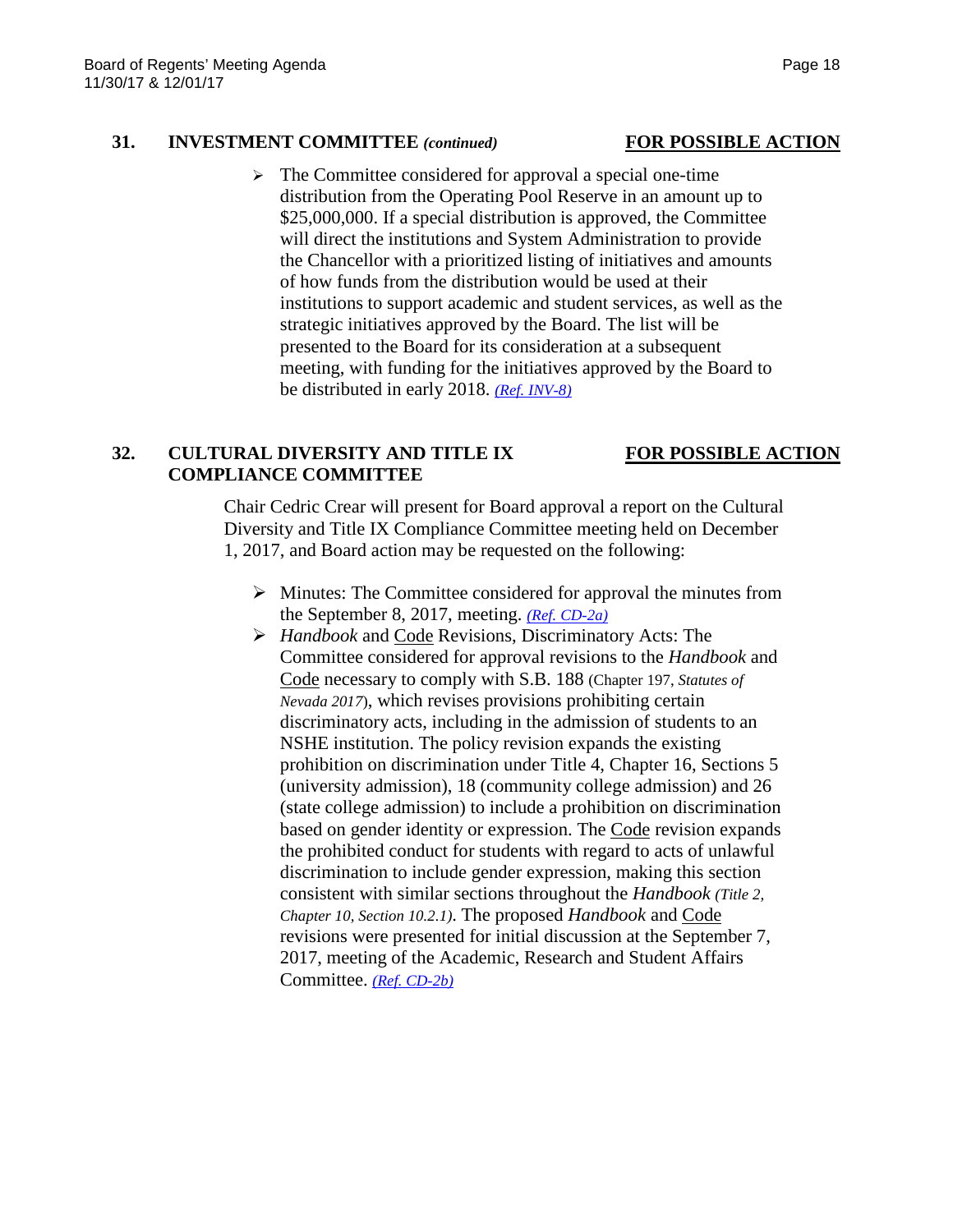# **33. HEALTH SCIENCES SYSTEM COMMITTEE FOR POSSIBLE ACTION**

Chair Mark W. Doubrava will present for Board approval a report on the Health Sciences System Committee meeting held on December 1, 2017, and Board action may be requested on the following:

- $\triangleright$  Minutes: The Committee considered for approval the minutes from the September 8, 2017, meeting. *[\(Ref. HSS-2a\)](https://nshe.nevada.edu/wp-content/uploads/file/BoardOfRegents/Agendas/2017/nov-mtgs/hss-ref/HSS-2a.pdf)*
- *Handbook* and Code Revisions, Joint Faculty Appointments: The Committee considered for approval a revision to the Code to authorize joint faculty appointments for the NSHE Schools of Medicine. Specifically, the Code revision provides that a joint appointment may be assigned to a clinician who is employed by an external institution, including hospitals, that has an affiliation agreement with an NSHE institution *(Title 2, Chapter 5, new Section 5.4.11)*. The *Handbook* revision clarifies the eligibility of joint faculty appointments for grant-in-aid *(Title 4, Chapter 3, Section 12)*. The Code revision was presented for initial discussion at the September 8, 2017, meeting of the Committee. *[\(Ref. HSS-2b\)](https://nshe.nevada.edu/wp-content/uploads/file/BoardOfRegents/Agendas/2017/nov-mtgs/hss-ref/HSS-2b.pdf)*

### **34. EMPLOYMENT CONTRACT, CHIEF OF STAFF FOR POSSIBLE ACTION AND SPECIAL COUNSEL TO THE BOARD OF REGENTS**

In accordance with the *Procedures and Guidelines Manual (Chapter 3, Section 1)*, the Board will consider approval of a proposed employment contract, including terms and conditions, with Dean J. Gould, Chief of Staff and Special Counsel to the Board. *[\(Ref. BOR-34\)](https://nshe.nevada.edu/wp-content/uploads/file/BoardOfRegents/Agendas/2017/nov-mtgs/bor-ref/BOR-34.pdf)*

*ESTIMATED TIME: 5 mins.*

## **35. NEW BUSINESS INFORMATION ONLY**

Items for consideration at future meetings may be suggested. Any discussion of an item under "New Business" is limited to description and clarification of the subject matter of the item, which may include the reasons for the request.

*ESTIMATED TIME: 5 mins.*